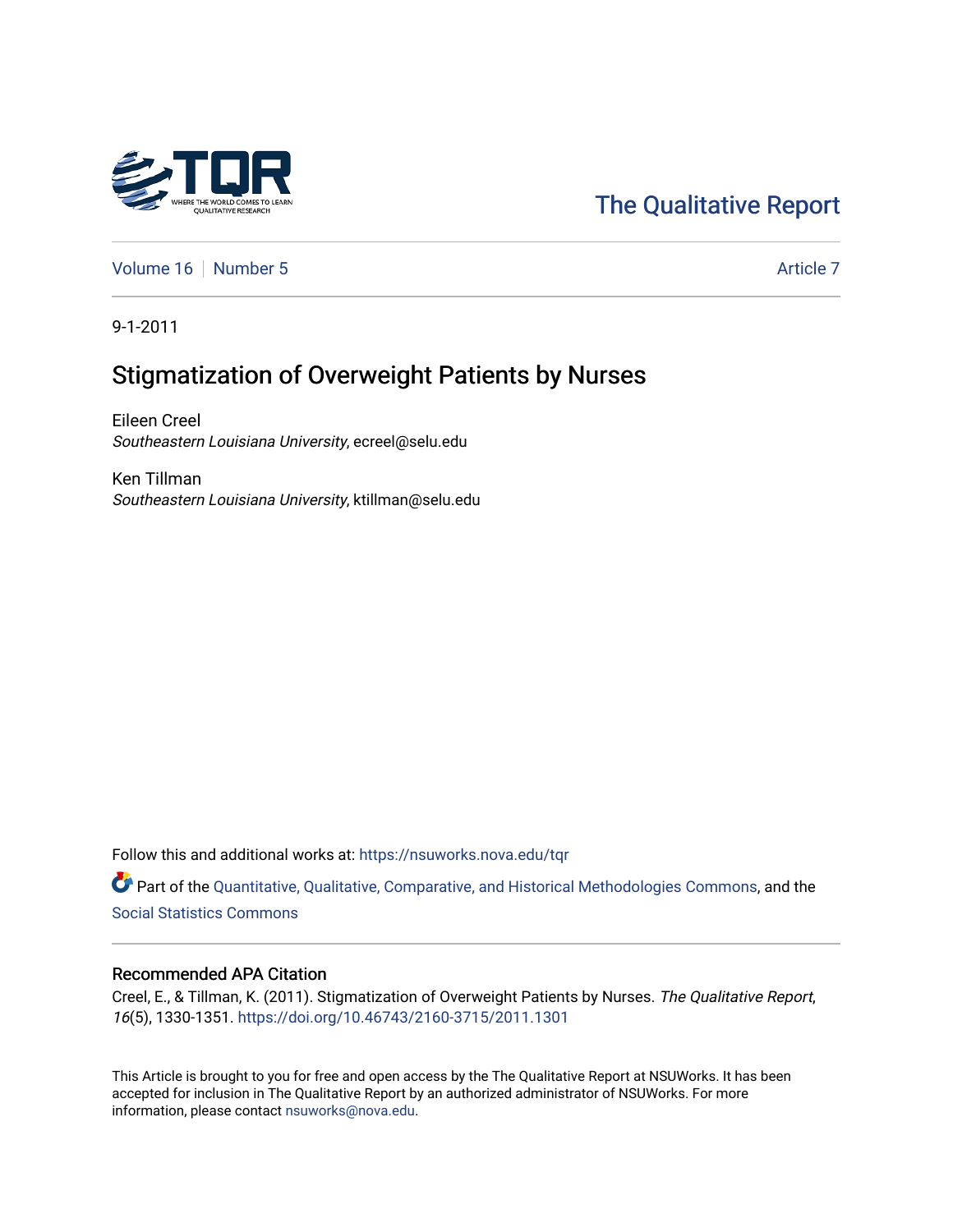

## Stigmatization of Overweight Patients by Nurses

## Abstract

The focus of this research study was the exploration of the phenomenon of stigmatization of obese persons by nurses. The philosophical tradition of Phenomenology based on Heidegger's view of the person guided the researchers in uncovering the meaning of stigmatization for eight chronically ill individuals with a body mass index greater than 30. Stigmatization by nurses for this group of medically obese women meant being exposed to unintentional harm, presuppositions, and reluctant care. Perceptions of stigma were manifested in shame, marginalization, and anxiety in seeking health care. Nursing care could advance positive outcomes when including non-discriminatory care related to weight in the total care needs identified for obese patients.

## Keywords

Obesity, Stigma, Nursing Chronic illness, Phenomenology

## Creative Commons License



This work is licensed under a [Creative Commons Attribution-Noncommercial-Share Alike 4.0 License](https://creativecommons.org/licenses/by-nc-sa/4.0/).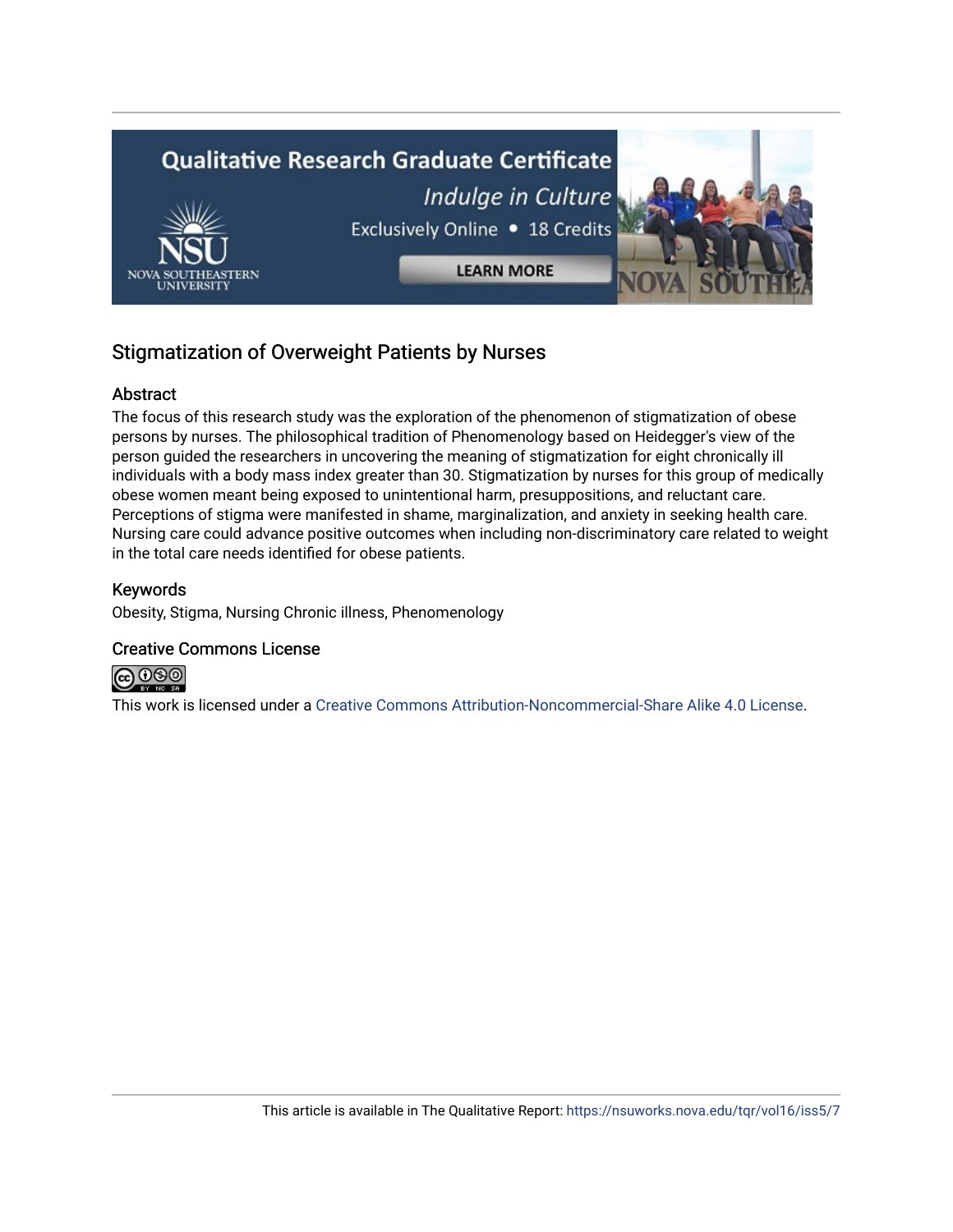## **Stigmatization of Overweight Patients by Nurses**

## Eileen Creel and Ken Tillman Southeastern Louisiana University, Hammond, Louisiana, USA

*The focus of this research study was the exploration of the phenomenon of stigmatization of obese persons by nurses. The philosophical tradition of Phenomenology based on Heidegger's view of the person guided the researchers in uncovering the meaning of stigmatization for eight chronically ill individuals with a body mass index greater than 30. Stigmatization by nurses for this group of medically obese women meant being exposed to unintentional harm, presuppositions, and reluctant care. Perceptions of stigma were manifested in shame, marginalization, and anxiety in seeking health care. Nursing care could advance positive outcomes when including non-discriminatory care related to weight in the total care needs identified for obese patients. Key Words: Obesity, Stigma, Nursing Chronic illness, Phenomenology.* 

According to the Centers for Disease Control and Prevention (CDC, 2009a), a person with a Body Mass Index (BMI) of 30 or greater is defined as obese. The number of persons in the United States who meet this definition of obesity has been dramatically increasing over the past 20 years. In 2008, only one state, Colorado, had an obesity prevalence rate of less than 20%. Six states, including Alabama, Mississippi, Oklahoma, South Carolina, Tennessee, and West Virginia, had obesity prevalence rates of 30% or higher (CDC, 2009b).

As the number of obese persons has risen in the United States, so have reports of discrimination against those who suffer from obesity. Puhl, Andreyeva, and Brownell (2008) found that 40% of a nationally representative sample of adults in the United States who had a BMI of 35 and above reported having experienced some type of weight-height discrimination. The data showed an overall increase in experiences of weight-height discrimination among all adults, regardless of BMI, when compared to findings from a similar research study conducted in 1995-1996. In the earlier study, ten percent of adults surveyed reported having experienced some type of weight-height discrimination. In the more recent study, 12% of adults reported having experienced such discrimination. The findings of weight-height discrimination were similar for rates of discrimination based on race. Researchers have also reported that discrimination of obese persons occurs in a variety of environments, including work, school, and health care settings (Brownell & Puhl, 2003).

There is a growing body of research to support the view that health care providers are biased in their approach to caring for obese persons. Brown (2006) in a study of nurses, found a significant bias towards obese patients. The researcher suggested that the nurses' attitudes reflected the stereotypes within our Western culture, such as an obese person is lazy, unattractive, lacks self control, and lacks motivation. The focus of this research study was to uncover the lived experience of stigmatization by nurses as perceived by obese persons.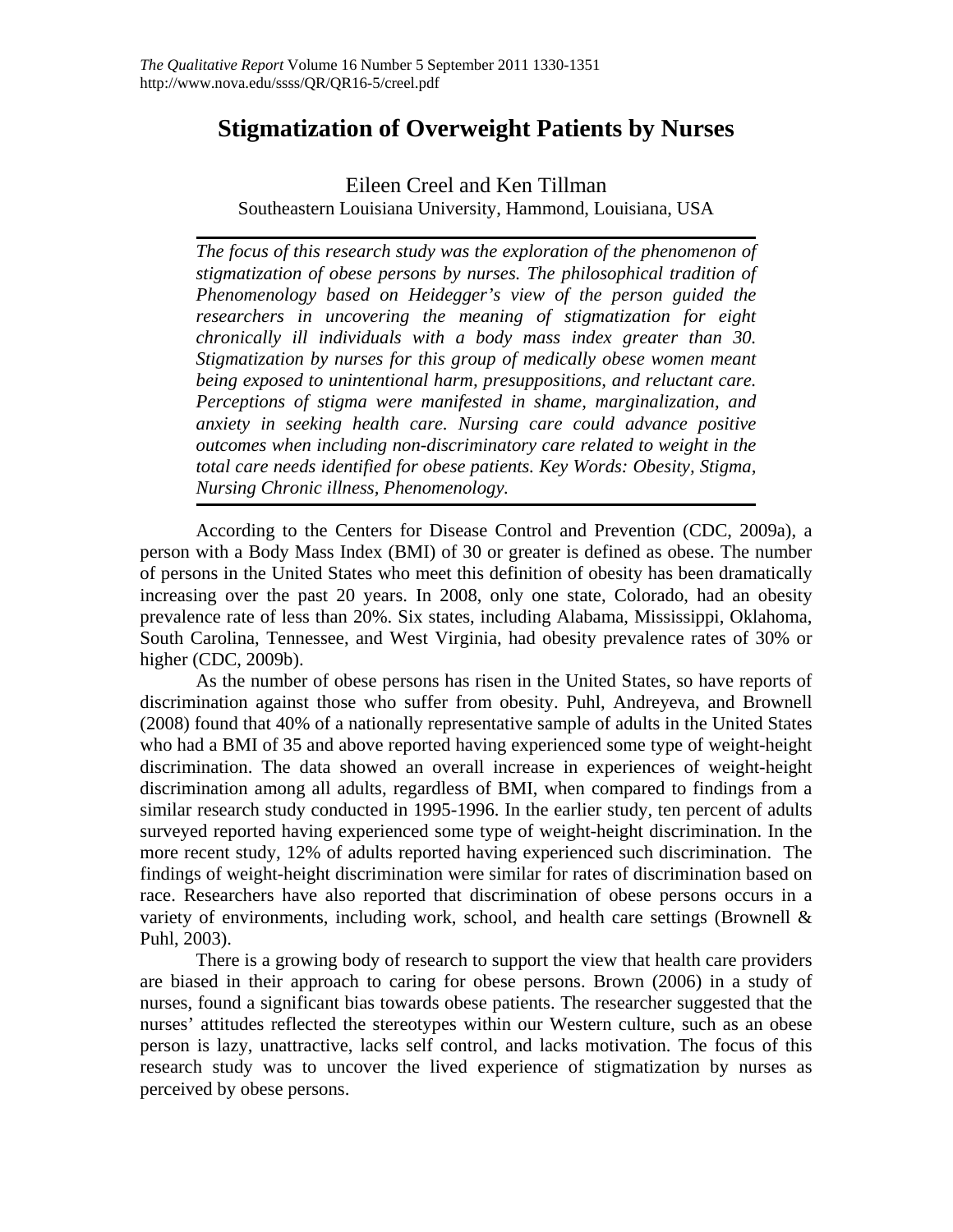## **Purpose of the Study**

Nurses are often the frontline health care providers for obese persons, and the care provided by nurses may influence the attitudes of obese persons toward health care providers in general and their health care seeking or health care avoidance behaviors. The focus of this research study was the exploration of the phenomenon of stigmatization of obese persons by nurses. A better understanding of the meaning of stigmatization by nurses as perceived by obese persons may contribute to the development of nursing practices and health care environments to better meet the needs of obese persons, improve access to health care for all persons regardless of body size, and achieve more positive health outcomes.

#### **Review of the Literature**

#### **Obesity and Stigma**

Puhl and Brownell (2003) reported that the stigma of obesity has been well documented. Areas of living where stigma related to obesity are commonly seen include education, employment, and health care. In an effort to explain the origins of obesity stigmatization, Puhl and Brownell examined two possible theoretical approaches: attribution theory and social consensus theory. These authors offered the following description of attribution theory, using a psychological framework as a basis for the development of stigmatization of obese persons:

Attribution theory suggests that people attempt to search for information that determines the cause of uncertain outcomes. When approaching a person with a stigmatized condition like obesity, people search for the cause and in turn form their reaction to the obese person. Stigmas therefore are representations of society's negative perceptions about particular groups. This knowledge is used to categorize information about social groups and to form impressions and expectations of individuals. (p. 215)

In examining the basis of stigmatization of obese persons from a social consensus theory perspective, Puhl and Brownell (2003) explained that:

Social consensus theory…emphasizes the influence of perceived consensus on the expression and endorsement of bias; stigma is a function of how one perceives the stigmatizing beliefs of others…Sharing beliefs provides a means to affiliate with others, and to achieve membership, attention, emotional support, acceptance, and security in social groups. (p. 221)

Both of these theoretical approaches emphasize the influence of dominant societal perceptions on the development of stigma related to obesity. Puhl and Brownell (2003) described common societal perceptions as the belief that body weight is under the control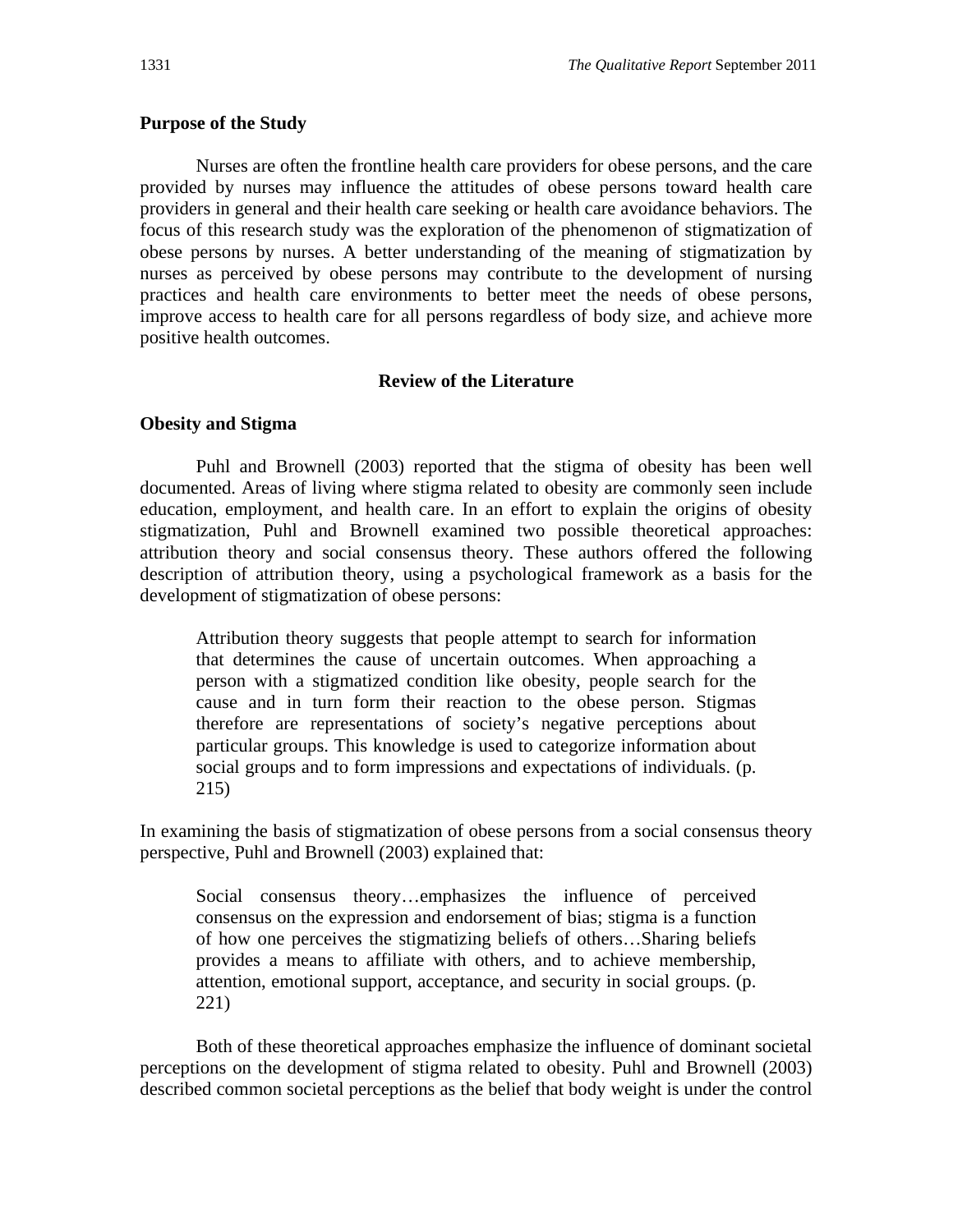of the individual, obese persons are lazy, have low self-discipline, and obesity results from lack of control over impulses and behaviors. Stigmatization of obese persons may occur when individuals choose to believe or accept the dominant societal perceptions as an explanation for obesity, as illustrated by attribution theory, or individuals may stigmatize persons with obesity as a way to achieve inclusive conformity with the larger social group by accepting and acting on the larger social group's perceptions, as explained by social consensus theory.

Regardless of the theoretical basis for stigmatization of obese persons, evidence suggests that both non-obese and obese persons accept and perpetuate societal bias toward overweight and obese individuals. Wang, Brownell, and Wadden (2004) investigated the internalization of weight-related bias among overweight persons using the Implicit Associations Test (IAT). The IAT is a timed test used to examine associations between a target group and beliefs or attributes. The researchers used words that fit in to two target groups of either "fat people" or "thin people", and two groups of attributes labeled as "good" or "bad" (p. 1334). Two groups of overweight persons were studied, with a combined sample size of 107 individuals. Using the IAT, researchers found a significant association between "fat people" and "negative" (bad) qualities. The researchers reported that the participants in this study, who were all overweight, internalized the powerful negative social stigma toward overweight and obese persons. The participants associated "fat people" with the negative societal stereotypes of laziness, stupidity, and lack of worth.

In a study examining weight stigmatization and bias reduction, Puhl, Moss-Racusin, Schwartz, and Brownell (2008) administered self-reported online questionnaires to 247 females and 44 males, all of whom were overweight or obese. The online questionnaires contained four open-ended questions related to weight stigmatization, and data from these four questions were used in a qualitative analysis to describe the sample's subjective experiences of weight bias. The researchers identified that participants most frequently reported experiences of stigmatization among friends, parents, strangers, spouses, family members, and health professionals. Although most participants reported being stigmatized by others, a minority of participants expressed beliefs indicative of self-blame and internalization of societal weight-based stereotypes. Participants perceived that the most common stereotypes of overweight or obese persons were lazy, unintelligent, lack of self-discipline or will power, indulging in overeating/binges, and having poor hygiene. The majority of participants did not agree with these stereotypes, and believed that the best way to achieve stigma-reduction was through increased education on the causes of obesity, the difficulty of losing weight, and the inaccuracy of overweight and obesity stereotypes.

Puhl and Heuer (2009) completed a comprehensive review of the literature on weight-bias toward overweight and obese persons. The researchers analyzed the findings of studies published between January 2000 and May 2008, and concluded that the amount of literature on weight bias is growing and weight bias remains a persistent problem. The systematic review of the literature confirmed that weight bias is found in employment, healthcare, and education settings. Puhl and Heuer noted that recent studies have demonstrated the presence of weight bias in close interpersonal relationships with family members and romantic partners, and in the media. The researchers also found a number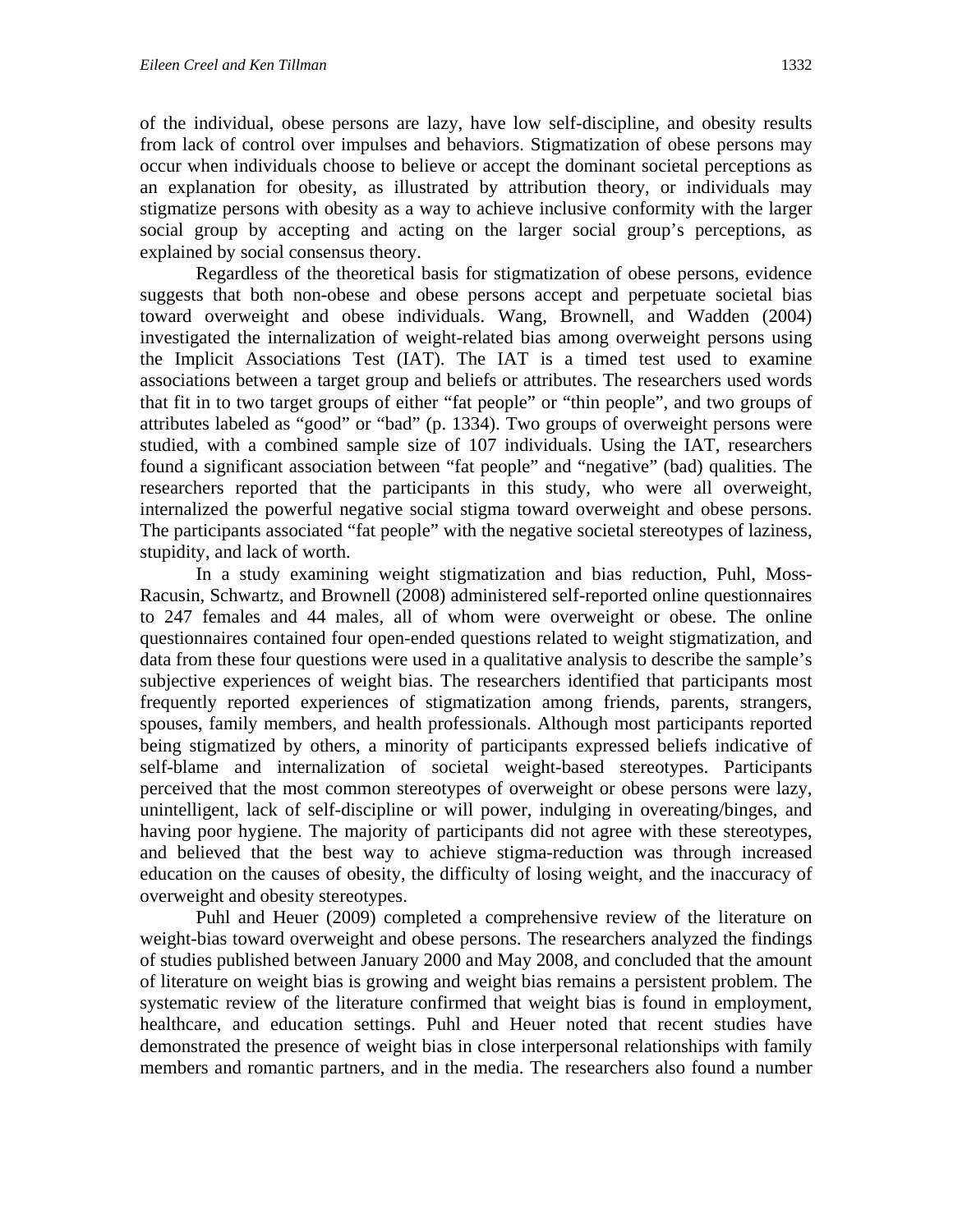of studies that reported growing disparities in hiring practices, employment wages, and education attainment of obese persons.

#### **Stigma of Obesity and Health Care**

In a qualitative phenomenological study conducted by Rogge, Greenwald, and Golden (2004), findings showed that obese persons are subject to discrimination in the health care setting. Eighteen adults, all female, shared their experiences of being obese. The researchers concluded that the obese women in the study supported, and were affected by, the social construction of obesity commonly found in western societies. Historically, obesity has been viewed as a result of self-gratification through overeating and associated with gluttony and sloth. Western health care providers are also influenced by this social construction of obesity, and may sustain the stigma and oppression associated with obesity.

Merrill and Grassley (2008) reported additional support for ongoing bias related to weight using hermeneutic phenomenological and feminist critique philosophies to analyze data of eight overweight and obese women's stories about health care provider experiences. "Struggling to fit in" was an expression of problems faced by these women in terms of the space and equipment found in physician's offices. "Not feeling quite human" was where the women were seen only as an overweight body and not as a human being and "being dismissed" was related through experiences of disrespectful and demeaning encounters with health care providers. Finally, "refusing to give up" represented their participants continued search for and need to access health care despite negative experiences.

The aversion of the health care setting by obese persons has been reported by previous researchers. Wee, McCarthy, Davis, and Phillips (2000) identified obesity as an unrecognized barrier to women in receiving routine screenings for cervical and breast cancer. Although mortality rates from breast and endometrial cancer are higher among obese women, women who are obese undergo screenings for breast and cervical cancer less often than do women who are not obese. The researchers concluded that health care providers should target obese women for cervical and breast cancer screenings, but could only speculate as to the reasons why obese women receive preventive health screenings less often than thinner females. The researchers did cite physician behavior toward obese women as one possible reason.

 Drury and Louis (2002) reported a delay or avoidance in seeking health care by obese women. The researchers used a convenience sample of 216 women, of which 34.7% were considered to be obese based on a body mass index (BMI) greater than 27.5. The researchers found a direct correlation between a BMI greater than 27.5, and delay or avoidance of health care for the past twelve months  $(r=.33, p=.01)$ . The most common weight-related reasons given by research participants for avoiding or delaying health care included a gain in weight since their last health care visit, getting weighed on the health care provider's scale, or knowing they would be told to lose weight.

A study by Zuzelo and Seminara (2006) concluded that nurses were sympathetic to obese patients' special needs, but felt concerned for their own personal safety when caring for obese patients. Many nurse respondents were concerned for their safety during transfers or dreaded the amount of care obese patients require. However, nurses reported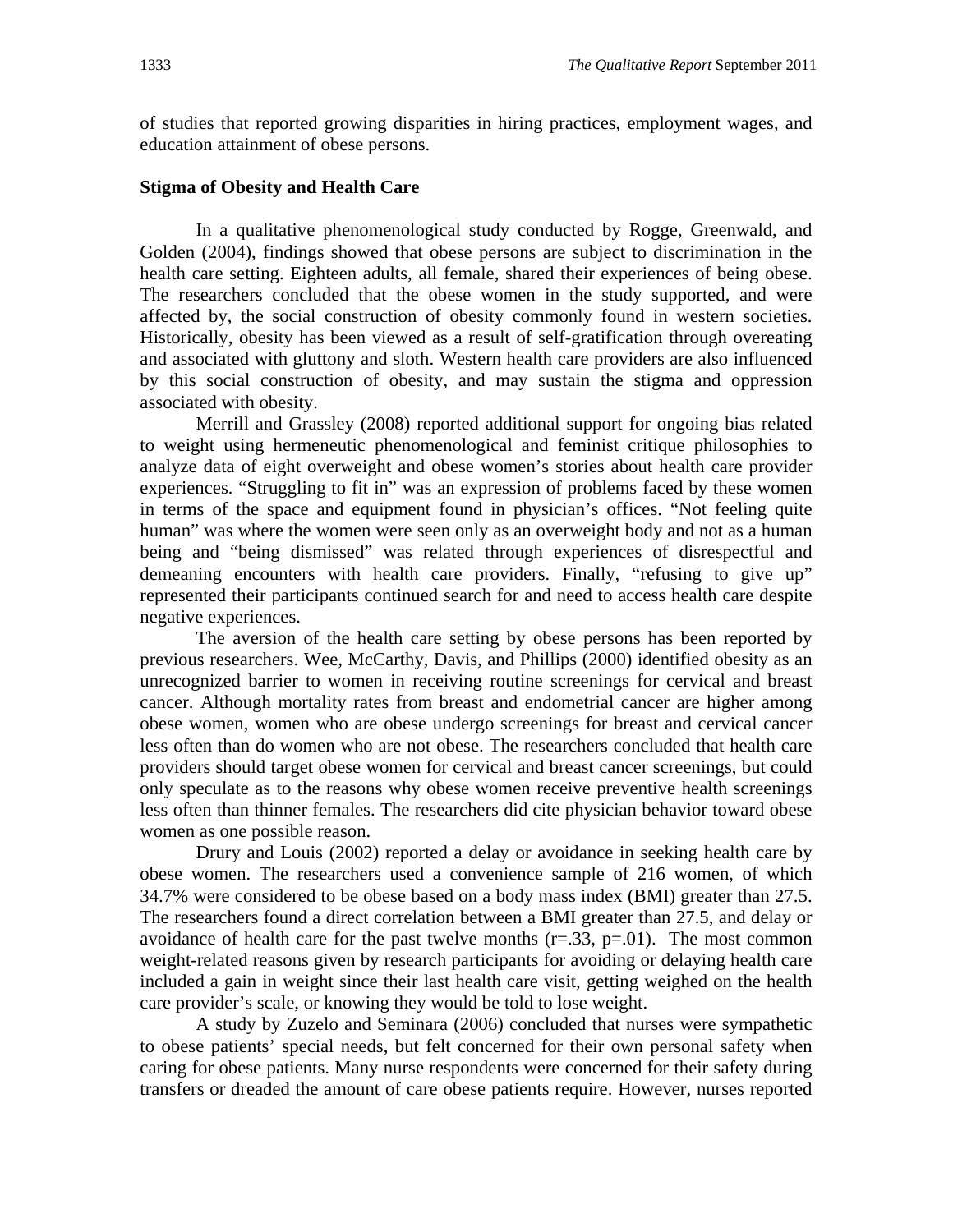being aware of the patients' special needs and reported taking care to provide equal treatment and making efforts to avoid hurtful encounters.

The epidemic of obesity shows no signs of abating. In adults, obesity has been associated with health risks such as heart disease, diabetes, and certain types of cancers (CDC, 2009b). As a result of the growing number of obese persons and obesity-related health problems, health care providers are now treating more obese persons, and will continue to treat obese persons for many years in the future. Because of their size, obese persons often have unique health care demands that may include specialized equipment or the need for additional staff to deliver effective health care treatment (Brown, 2006 Zuzelo & Seminara, 2006). Although research has concluded that health care settings are an area where obese persons have experienced stigmatization (Puhl et al., 2008; Puhl  $\&$ Heuer, 2009), little is known about the experience of being stigmatized by nurses from the obese patients' perspective. Being able to meet the unique health care demands of all patients and preserve their sense of dignity and self worth is inherent to the profession of nursing (Wainwright & Gallagher, 2008). A better understanding of the phenomenon of stigmatization of obese patients by nurses could improve the quality of their care, their access to health care, and the overall quality of their lives.

#### **Researchers' Relationships to Stigma, Obesity and Health Care**

#### **Primary Investigator**

In an effort to place ourselves in context to the research topic of obesity and stigmatization by nurses, we offer background into our life world. I have been a registered nurse for 26 years. My primary clinical experience is from neonatal and pediatric intensive care, but in the last few years I have been working in an "as needed" position for a hospice agency. For fifteen years I have been a faculty for a baccalaureate of nursing program. While conducting interviews for my dissertation on the topic of spirituality and spiritual nursing care for terminally ill patients with no religious affiliation, I was moved by a narrative shared with me by one morbidly obese participant. My research questions for that study were about experiences of having received spiritual nursing care. This participant shared with me what spiritual nursing care was, and "what it wasn't." His narrative, as well as the collective others eventually led to a theme: *Alienation*. This theme was defined by specific nursing behaviors that resulted in feelings of being alienated spiritually from the nurse. His story was about nurses who had stigmatized him based on weight!

Although I am short and have forever "watched my weight," I am not obese and have never felt the social stigma associated with this physical condition. When reading, re-reading, and writing during the data analysis process of the dissertation, the narrative of this obese participant seemed to call to me. His words, thoughts, and insight into the seemingly innocent actions of his nurses that resulted in intense feelings of spiritual hurt, motivated me to better understand the world from the perspective of overweight and obese patients, and to better understand what nurses maybe doing or not doing that results in feelings of stigma. Because I lacked this perspective and this life world understanding, I was concerned that I too may have caused an overweight or obese patient to feel stigmatized.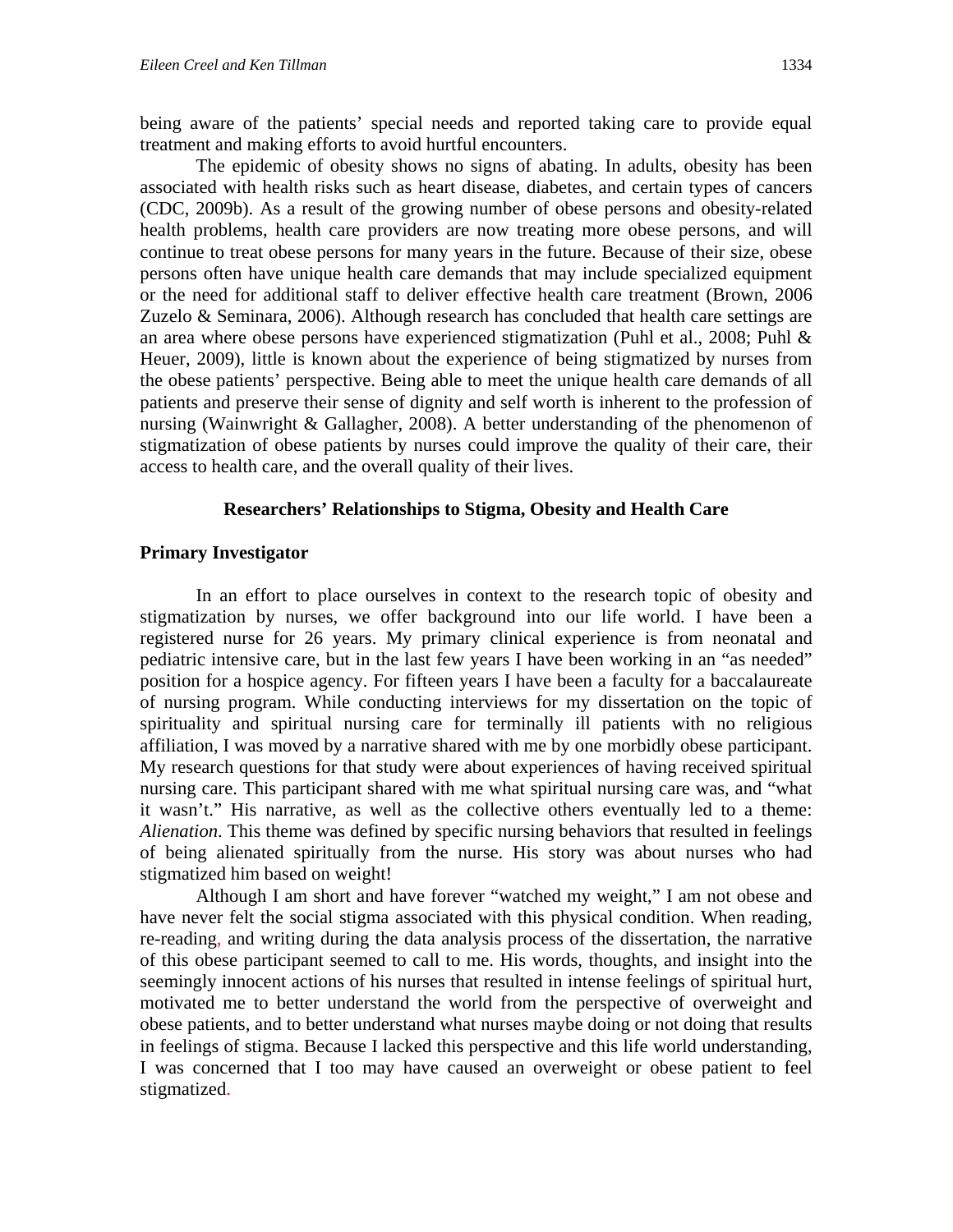This study originated because of my feelings of inadequacy in caring for the spiritual, psychological, and even physical needs of overweight patients. I could only imagine that if I lacked the understanding of how my behaviors could so negatively impact my patients, perhaps others nurses lacked this knowledge and understanding also. Doing this research was my sincere wish to understand the view of another in the hopes of providing better nursing care, and to share the findings with others so that they may also provide care that is sensitive to the spiritual, as well as physical needs of overweight and obese patients.

#### **Secondary Investigator**

As the secondary investigator, my primary interest in conducting this research arose out of my life experiences as both a qualitative nurse researcher and a person who struggles with obesity. I have been a registered nurse since 1984, and I have cared for a number of obese persons over the years. Early in my career, and during my educational training, I became acutely aware of stigma associated with being an obese patient in a hospital setting. I remember only having access to one size blood pressure cuff and asking obese patients to help me hold the cuff so it would remain wrapped around their upper arm when inflated. As students, and nurses, we simply worked with what we had, and failed to consider the inaccuracy of the blood pressure readings due to an incorrect size cuff. I remember pinning two hospital gowns together to create a gown that would fit an obese patient.

However, my earliest and most vivid recollection of caring for an obese patient occurred while I was a student nurse. I remember being involved in the care of a morbidly obese female. I don't remember why this patient was hospitalized, but I remember it was for an extended period of time. I also don't remember the patient's name, but do remember that most of the staff, including the nurses, referred to this patient as "Orca" as in an Orca Whale. Two hospital beds had to be wired together to accommodate the patient, and I remember her periodic weights were obtained on an industrial platform scale located outside the rear entrance of the hospital on a loading dock. It was quite an ordeal to wire two stretchers together, push the cumbersome and unwieldy stretchers through the hospital, down a freight elevator, and out onto a loading dock. Although extremely large, the patient was able to roll off the stretchers and stand on the platform scale to be weighed. I remember the physical intensity of pushing the stretchers, but wonder now, how did the patient feel in this situation as she was rolled through the corridors of the hospital on two stretchers being gawked at by staff, visitors, and other patients?

As I have aged, my struggle with being overweight and obese has become an ever increasing burden in my life. My first recollection of being told I was "fat" occurred when I was 10 years old. I remember our family physician lecturing my mother about my weight, and demanding that she put me on a diet. My mother complied, placing me on diet. I remember eating broiled, skinless chicken breasts from home in the school cafeteria while other students ate the school lunches of pizza, hamburgers, and chocolate ice cream cups. I lost weight, but remember always thinking of myself as a "fat kid." I now look at photographs of my self from high school, and would give anything to be that size again.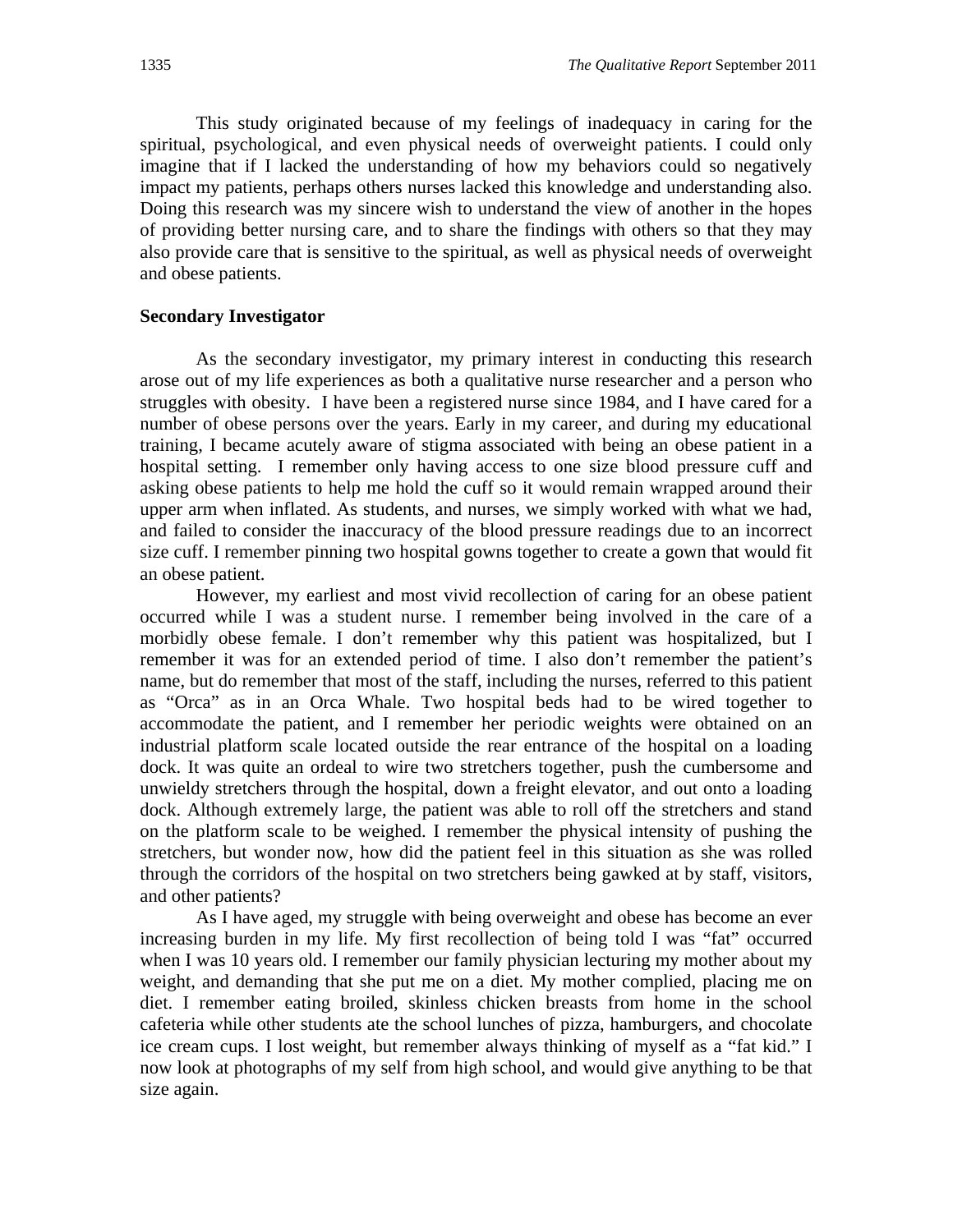My struggle with weight as an adult began in college. The combination of eating too much fast food, drinking too much alcohol, and not getting enough physical activity began to add pounds to my body. I cannot recall the number of times I have gone on diets as an adult, often losing weight and later gaining it back plus additional pounds. My excess weight has affected my health, as I now have hypertension and diabetes, and I am considered to be morbidly obese.

I have never experienced a situation where I perceived I was being stigmatized by a nurse. However, being a nurse, I work with other nurses, and I cannot recall the number of times my fellow nurses have lectured me about needing to lose weight. I am offended by this, but never say anything to them. I am well aware of my need to lose weight, especially for health reasons. However, what most of my fellow nurses don't understand is how difficult it is to lose a substantial amount of weight, and then keep it off. Most of my fellow nurses who make such comments would not be considered obese. I doubt that any of them have ever had to lose more than 10 or 15 pounds, certainly not more than 100 pounds. Who are they to give me "you should" advice? They know nothing about my struggle with food, physical activity, or body weight. I often feel they consider me lazy or lacking self-discipline, but these thoughts are not substantiated by their words or actions. Perhaps these are my fears and feelings, and I am projecting them onto others as their thoughts and feelings.

#### **Method**

#### **Study Design**

 Phenomenology as used in this research study came from the philosophical tradition based on the Heideggerien view of the person. Heidegger (1996) states that phenomenology is a turning "to the things themselves" (p. 24). Leonard (1994) further describes this philosophy as focusing on the ontological question of "what it means to be a person" (p. 45). Central to phenomenology is the belief that the world is "a priori," or always already there. A person takes up meanings, language, and culture from family traditions as a non-reflective act; this process forms the person. The person is always already situated in the world. Further, a person is a being for whom things have significance and value. The things a person values are how they understand their world and themselves. There can never be a significant free or unattached experience. A person attaches meaning to his or her experiences, so each person must be considered in context. Nothing can be encountered free from the background of a person's understanding. Each person has a past, present, and future. Where a person has been determines their existence. They must be studied in relation to where they have *been* and their *expectation of being*. The focus of the future shows what is meaningful to a person.

 Van Manen (1990) states that phenomenology is the study of the life world with the aim of gaining a deeper understanding of the meaning in the everyday lived experiences. Phenomenological research offers insight that brings us in more direct contact with the world. "Lived experience is the starting point and end point of phenomenological research. The aim of phenomenology is to transform lived experience into a textual expression of its essence" (p. 27). The method used for this research was Van Manen's six suggested researcher activities: a) turning to a phenomenon of serious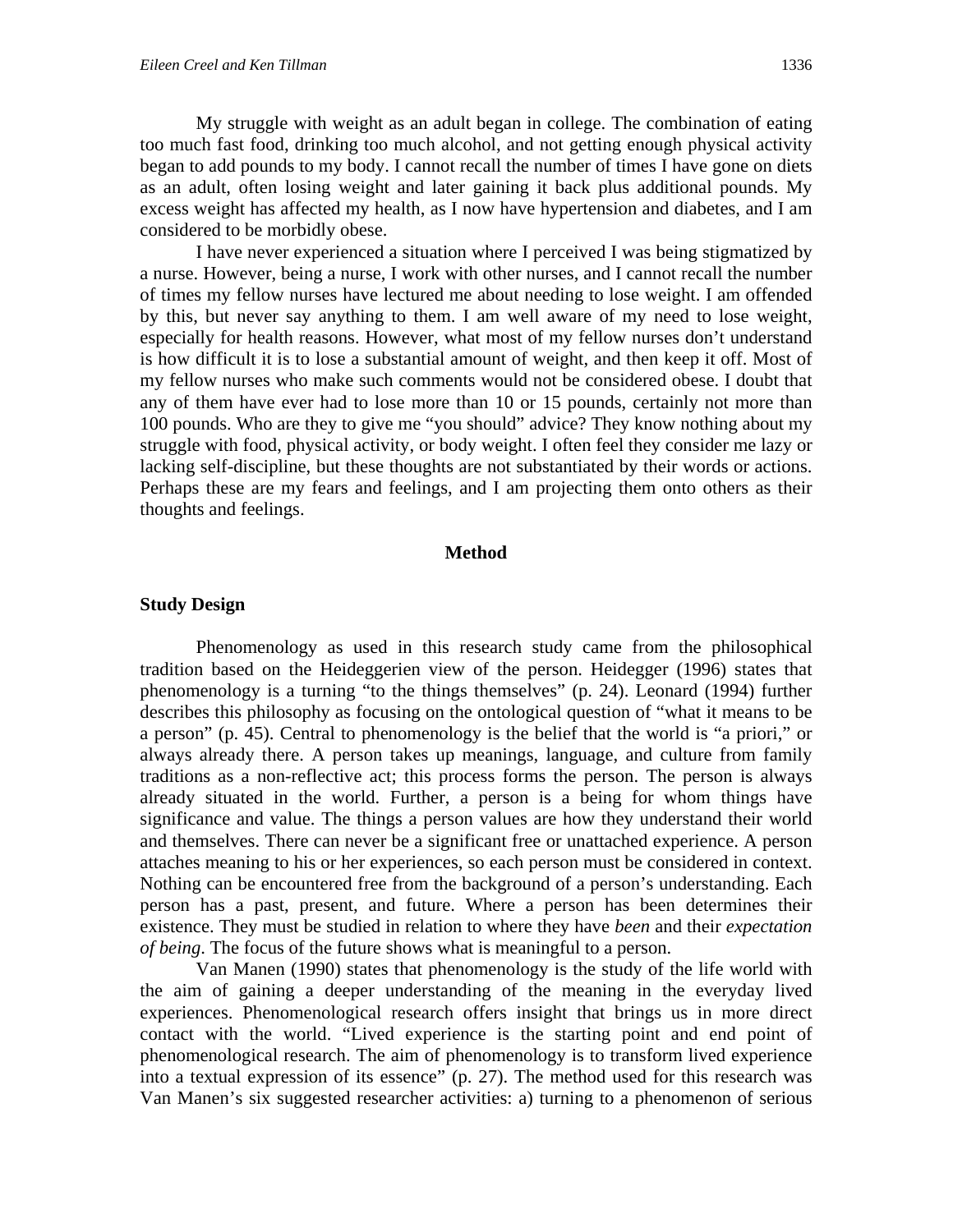interest, b) investigating the phenomenon as it was "lived" not as it was conceptualized, c) reflecting on the essential themes that characterized the phenomenon, d) describing the phenomenon through writing and re-writing, e) maintaining a strong relationship with the phenomenon during research and reflection, and f) balancing the research by considering the parts and the whole. Phenomenological descriptions aim to clarify the lived experience hidden in the text. The text (transcribed interview) is the expression in language of the person's lived experience. It is because of language that human expression is possible. This text was reflected upon by the researchers with the aim of transforming the textual expression into its essence. The essence was described to reveal the structure and meaning of the lived experience. The significance of the experience was then identified (Van Manen).

 In this research study, the focus was the exploration of what stigmatization of obese persons by nurses' means, as lived, experienced, and perceived by obese persons themselves. Going to overweight persons who have had this experience, and reflecting on the textual narratives using the method as outlined by Van Manen (1990) provided the appropriate guide to rigorously uncover the meaning and essence of this phenomenon.

#### **Procedure and Ethical Considerations**

This research study used a purposive sample of adult participants over 21 years of age. For inclusion in the study, participants were required to have a chronic illness. The researchers believed such participants would be most likely to have had ongoing interactions with nurses either in an inpatient or outpatient setting. Criteria for selection of the sample also included participants' who (a) self-identified as having a BMI equal to or greater than 30 or at least 30 pounds overweight, (b) reported having experienced stigmatization from nurses related to their weight, and (c) were willing and able to share their experiences of stigma.

Upon approval by the University Institutional Review Board (IRB), recruitment of participants began through recruitment announcements which were placed in local organizations' newsletters, Craigslist, National Association to Advance Fat Acceptance (NAAFA) website, and posted as flyers in the waiting rooms at a local area hospital. This allowed participants to self-identify for possible inclusion in the study. One participant was recruited by response to newsletters, one in response to Craigslist posting, and six were in response to NAAFA website posting.

Participation in the study was voluntary, and informed consent was obtained from all participants prior to interviews. Consent forms were provided in writing to participants. They included information related to the purpose of the study, a description of the interview being recorded and core interview questions, benefits and risks, contact information of the primary investigator and her immediate supervisor, and assurance of confidentiality. For participants who were interviewed face to face, the consent was reviewed allowing time for any questions or concerns to be asked and discussed with the researcher. No participants expressed concerns related to the consent process. For participants that were interviewed via phone, the consent was emailed first and reviewed with the participant by the researcher prior to the interview for identification of possible concerns or misunderstanding of the research purpose. The following guiding questions were asked during each interview: (a) What is the meaning of stigma or of having been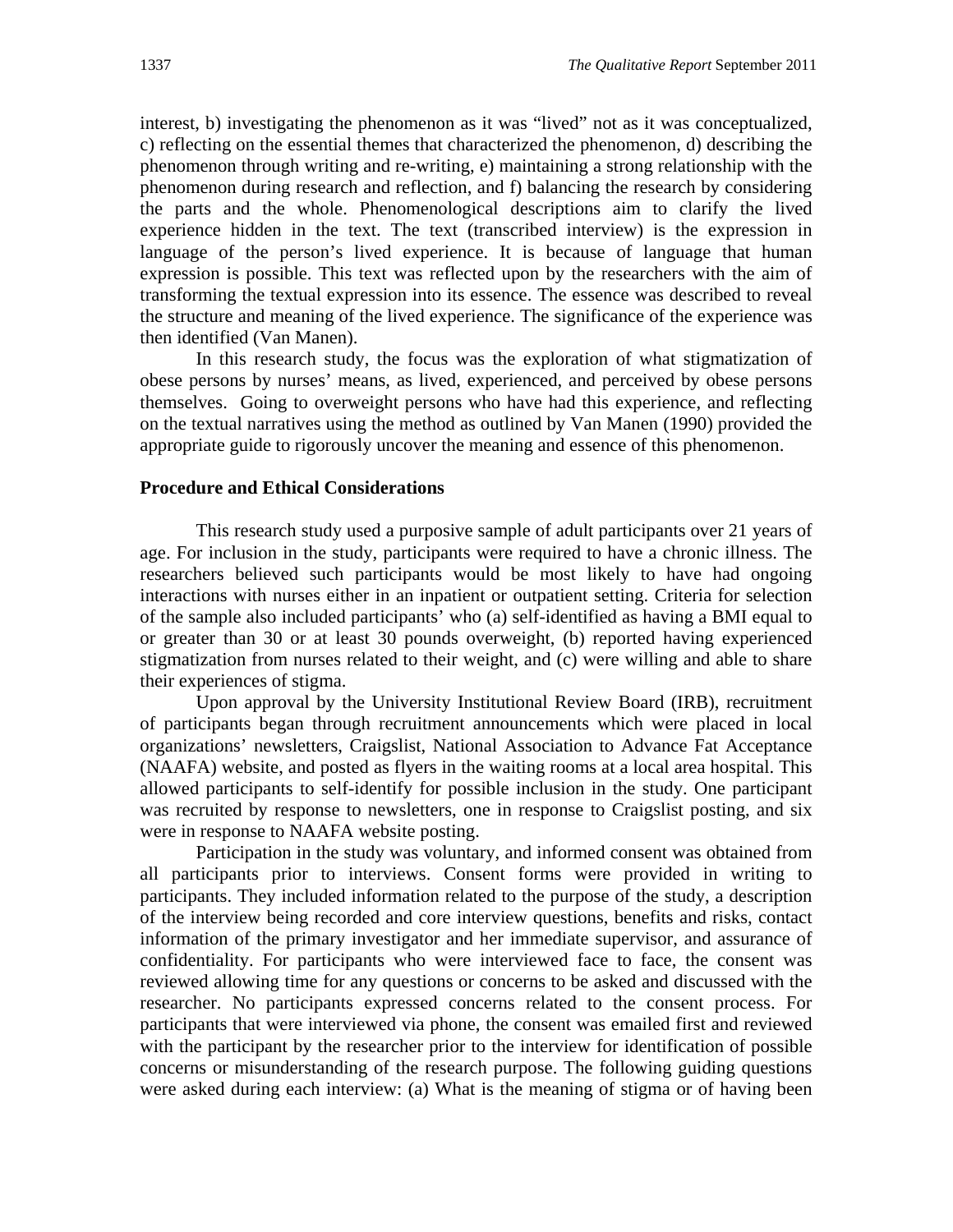stigmatized? (b) Would you share any experiences of being stigmatized by nurses that you think may be related to your weight? (c) What impact do you feel this experience has had on your health care, or willingness to seek healthcare? (d) What could the nurses have done differently, or how would you have liked to see the nurse behave towards you when you were there for health care?

Two interviews were conducted at an office location which was private and convenient for the researcher and the participants, and six interviews were conducted via phone at a time convenient to participant. The interviews were audio-taped and lasted from one to one and a half hours. Immediately following each interview, the researcher wrote anecdotal notes. These included relevant facts about the interview, the setting, and the participant's condition or demeanor, as well as the researcher's impressions. As soon as possible after the interview, transcriptions of the interview audiotapes were typed and reviewed by the researchers. Data collection continued until saturation was reached when researchers felt no new themes had emerged. A total of eight participants were interviewed during data collection.

Participants were given pseudonyms to allow for the presentation of their statements that ensured confidentiality. All of the eight participants were women. Participants ranged in age from 30 to 60, with most participants being in their 40's. Participants were currently married, divorced, or single. Most participants lived with a spouse or significant other and children. Three participants lived alone. The participants lived in various regions of the United States. Three were from the southern region (Louisiana and Texas), two were from the Midwest, and three were from the west coast (California). Diagnoses of chronic illness for participants included hypertension, diabetes, arthritis, heart failure, sleep apnea, asthma, and depression. Diabetes was the most common chronic disease. All but one participant had more than one diagnosis. The BMI scores of participants ranged from 45 to 60.

#### **Data Analysis**

Data analysis for this study was conducted using recommendations by Van Manen (1990). Data management was assisted by the use of a computerized word processing program, but no data analysis software program was used.

The following steps were used during data analysis. Both researchers read and reviewed the transcribed tapes to ensure accuracy of wording and authentic representation of the participant's experience. After accuracy was ensured, transcripts were read and re-read several times to begin the dwelling process as described by Van Manen (1990). Phenomenological reflection allowed the researchers to grasp the meaning of stigma for these obese participants. This process was conducted on each interview individually and then across cases. Additionally, data displays which included the use of concept mapping and tables allowed the researchers to organize textual data and draw conclusions. Both the primary and secondary researcher read all transcripts, coded all transcripts, and created data displays individually. Once this phase of reflection, writing, and re-writing had been conducted; the researchers together used reflection and analysis to go deeper into a shared meaning of the data.

The researchers used Van Manen's (1990) six research activities to guide the phenomenological process (p. 30-31):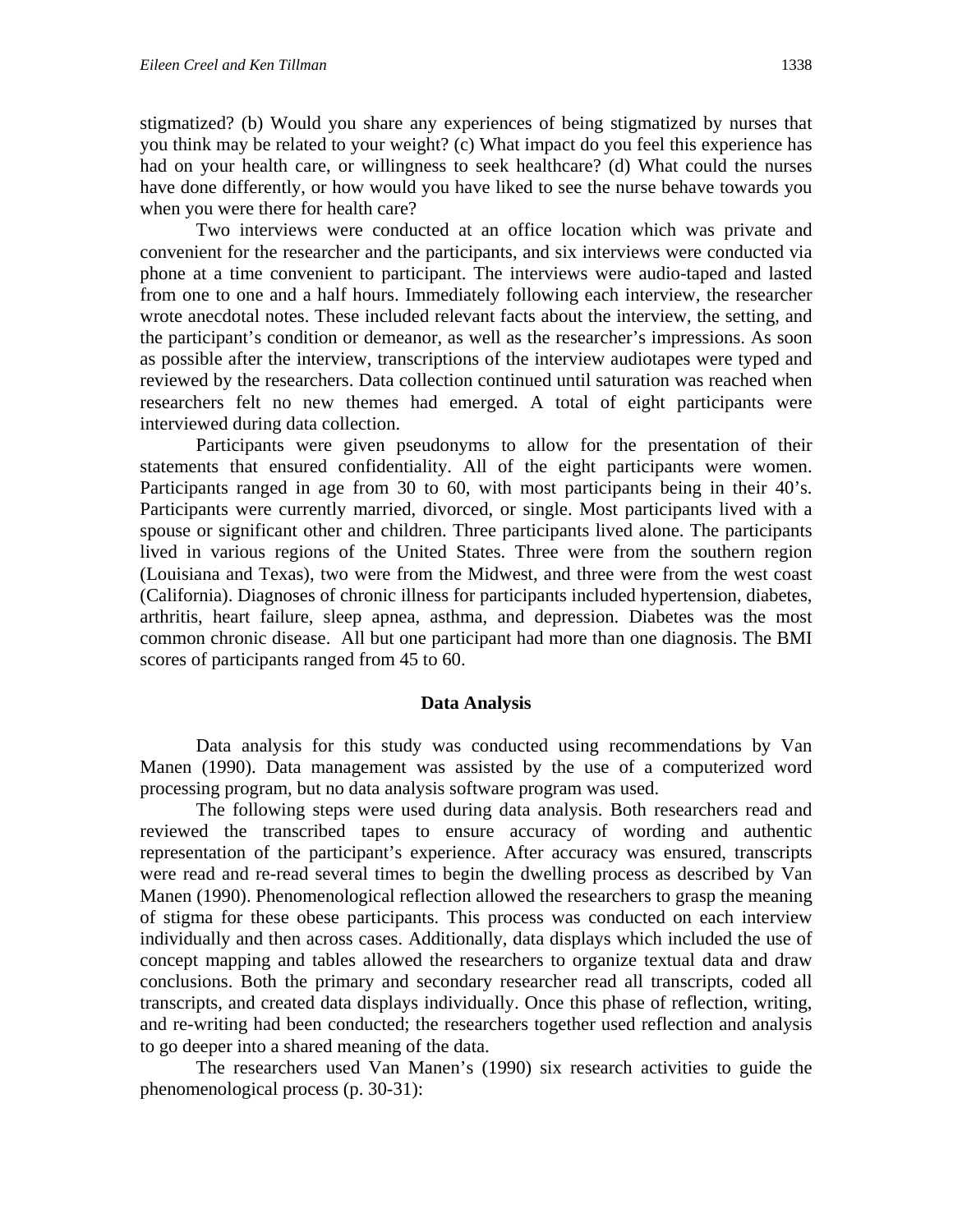Activity one: The researchers turned to a phenomenon of serious interest during proposal development, grant, and the IRB application process using literature review and peer discussions to guide the formulation of the phenomenological question based on questions generated from this exposure to literature and peer input. The researchers identified assumptions and pre-understanding of the phenomenon of stigma and obesity through discussion with community members and co-workers of all weights.

Activity two: The researchers investigated the phenomenon as it was "lived," not as it was conceptualized. This required the researchers re-learn ways to look at the world and to seek wisdom from understanding the nature of a person's lived experience.

Activity three: The researchers reflected on the essential themes that characterized the phenomenon. They first read each text word by word, phrase by phrase, giving equal weight to all data. Text words or phrases that stood out as being the most relevant or valued in relation to the research questions were identified by each researcher individually. What Miles and Huberman (1994) refer to as data reduction further facilitated this process. Data reduction is the analytic process of focusing and abstraction of themes within the text. Thematic analysis is the process of uncovering themes that are embedded in the text (Van Manen, 1990). Three approaches were used:

a. Sentences that captured the text as a whole were recorded.

b. Sentences or phrases that were essential or especially revealing of

the phenomenon were noted, and a detailed reading was done in which every

sentence was examined to discover what it revealed about the phenomenon.

c. From this analysis, patterns were uncovered and named.

Activity four: The phenomenon was described through writing and re-writing. The researchers engaged in reflecting on essential themes and phenomenological writing simultaneously. The writing and concept mapping of essential themes allowed the researchers to make explicit the essential structure of stigmatization of obesity, while staying sensitive to the voices of the participants. Additionally, data displays of concept maps were used to allow the researchers to organize textual data and draw conclusions. Miles and Huberman (1994) state that data displays "make complicated things understandable by showing how component parts fit together" (p. 90).

Activity five: The researchers maintained a strong relationship with the phenomenon during research and reflection. During this time the researchers stayed focused on the question and did not wander away from the fundamental question.

Activity six: The research was balanced by considering the parts and the whole; movement back and forth between these two helped clarify the overall picture. This allowed for a clear understanding of how the parts contributed to the total structure. A master copy of the transcript was left intact, while themes were identified with text to support them. This was a continuous process of movement between the parts and the whole to discover meaning (Van Manen, 1990).

Additionally, measures were undertaken through the data collection and data analysis phases to ensure rigor and minimize bias. During the interview, descriptive validity (Maxwell, 1992) was assured through careful questioning of participants about any unclear aspect. Summarization and reflection of participants' narratives were used to verify accuracy with the participant.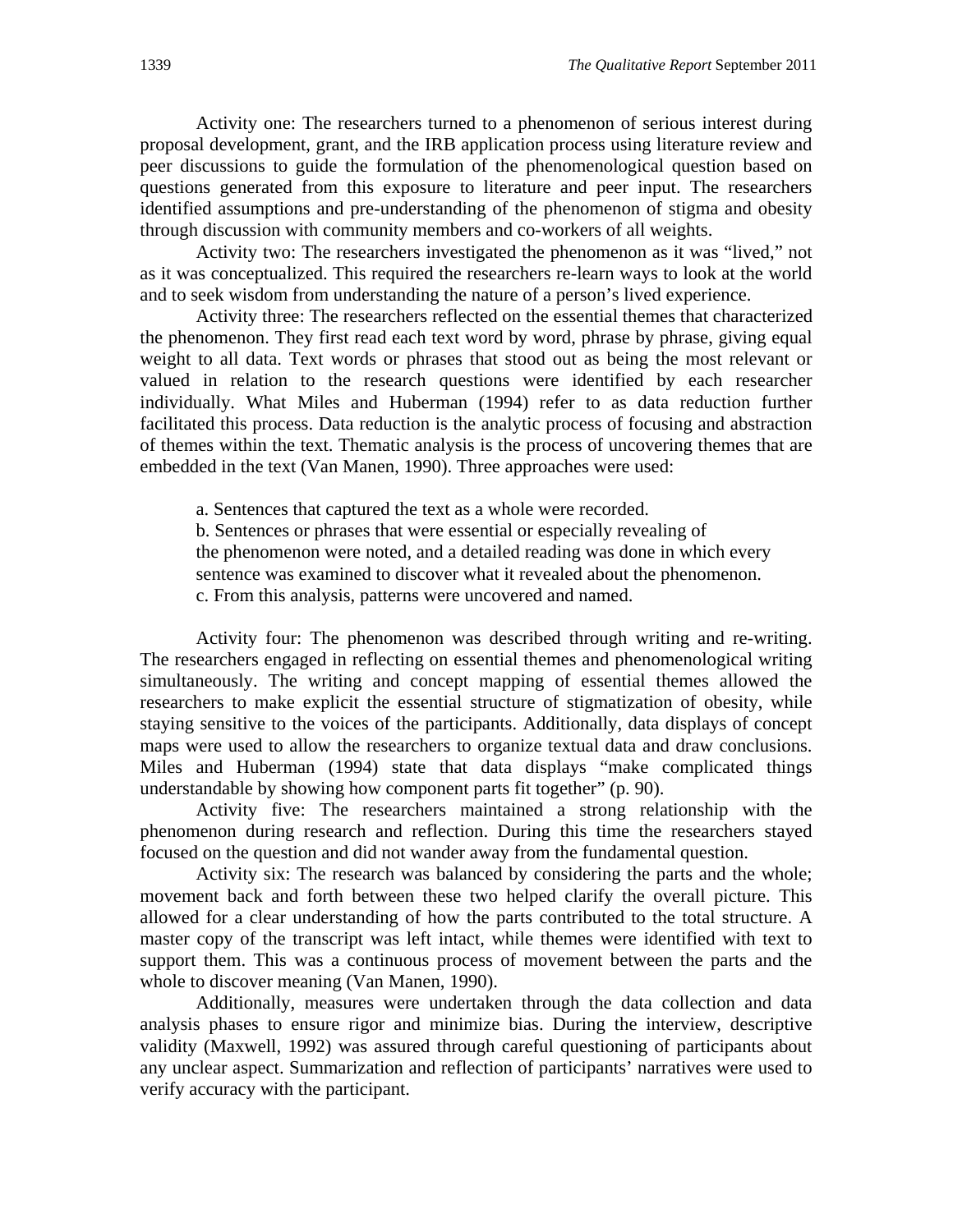Participants were sent information requesting a member check. Members were asked to verify whether the collective results "ring true" or if they could "hear" themselves in the results in terms of their lived experience of stigmatization. They were asked to provide feedback on the "rightness" of themes for them or on any themes that they felt misrepresented their experiences. Members responded that the findings did indeed represent their experience of being stigmatized. Comments included those like Bella's who said, "[The findings] absolutely ring true for me. I am simultaneously thrilled to realize I am not the only one who has been treated this way, and sad that it is so widespread."

 Researchers sought to maintain interpretive and theoretical validity during the data analysis process. One strategy to facilitate interpretive validity (Maxwell, 1992) was the use of participants' own words and language. In addition, peer review by the coinvestigator, who was knowledgeable in the use of phenomenology, was used to establish interpretive validity. Theoretical validity, as described by Maxwell, relates to construct validity, and it includes the validity of concepts applied to the study and their relationships. This validity rests with the persuasiveness of the arguments that support the interpretation of the findings.

An audit trail was maintained throughout the study. This audit trail included audiotaped interviews, their transcripts, and checking for consistency of wording between the recorded interview and the transcription. Memoing was done as part of the audit trail. Memos were kept for all phases of analysis; these memos included references about how themes were chosen, the researchers' thoughts on themes, and alternative speculations. Memos were used to help with writing, re-writing, and as a guide for the researchers about where their analysis had been and where the analysis was going.

Field notes were taken during and immediately following interviews. These notes were aimed at capturing the context of the interview, including setting and participant observations (for face-to-face interviews), as well as the researcher's immediate impressions. As the researchers read, reflected on, and analyzed texts, the primary researcher's impressions and thoughts were considered to add texture and context to the whole of the participant experience. These notes also provided one mechanism to aid in identification of possible bias of the primary researcher, who conducted the interviews. Putting forth those impressions in a written and verbal format allowed access to the secondary researcher of those impressions. Instead of a "bracketing" of assumptions, the researcher was considered as part of the world and came to the study with a worldview; therefore, it was important that the researcher was aware of personal bias and values in an effort to approach the study in an unbiased manner as possible (Munhall, 1998). To be completely unbiased was of course impossible, but the attempt was made to make explicit the researcher background and impressions and thoughts at the time of the interview and through out the analysis process with the intentions of increasing trustworthiness of the findings.

#### **Results**

Van Manen (1990) suggests themes may be used as a means to systematically present the essential aspects of a study. Findings from these overweight patients who had experienced stigmatization by nurses are presented as themes supported with quotes,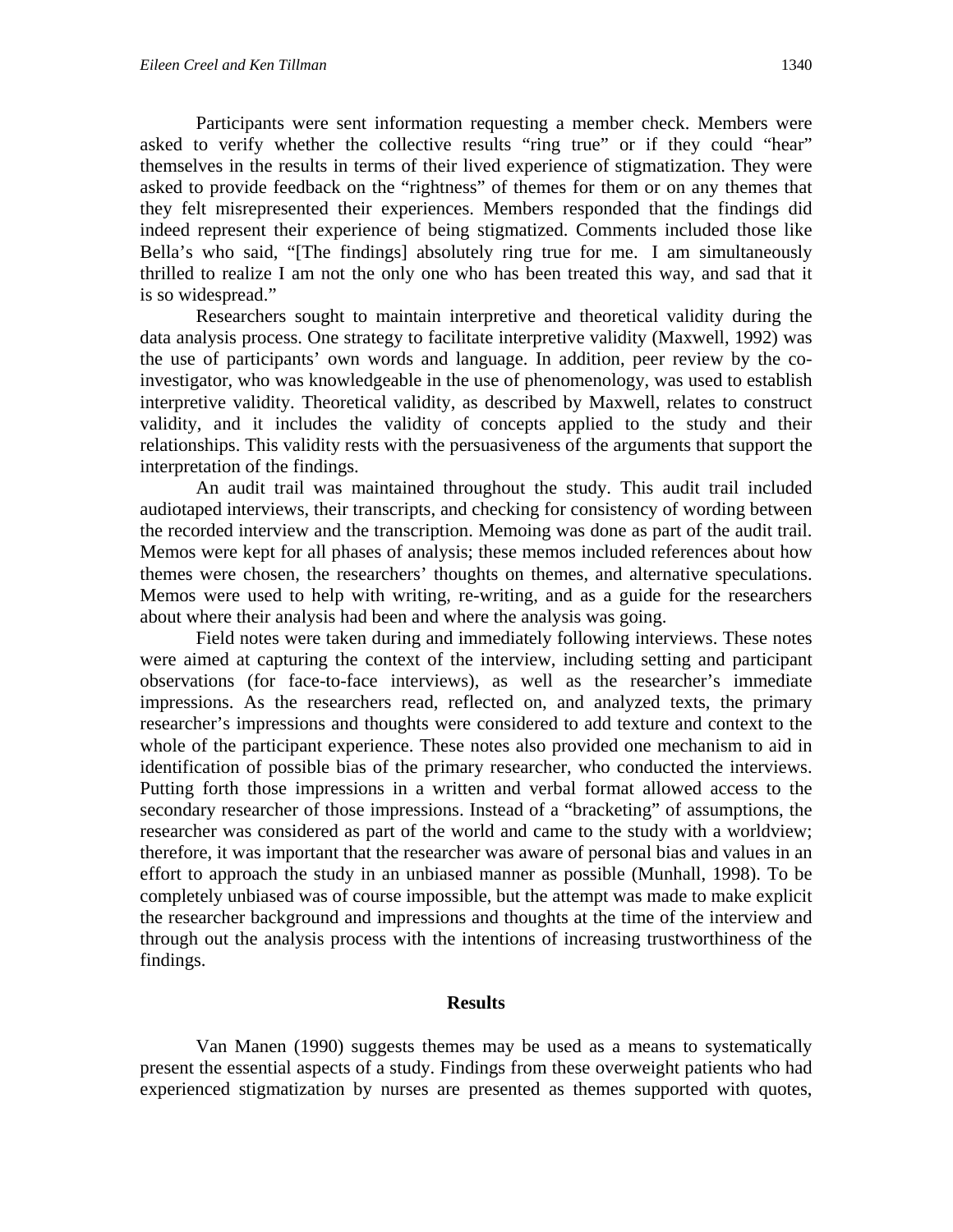which reflect their lived experiences. In phenomenology, giving voice to the silent "taken-for-grantedness" in participants' experiences is done through reflection and writing. Phenomenological writing is composed of pattern discovery (themes) supported by specific quotes to allow the reader to access the experience. The attempt is to make evident the ineffable experiences of the participants' life world (Van Manen, 1990)

Stigmatization by nurses for this group of overweight (overweight is the term preferred by participants and is used in exchange for the medical term obese) women meant being exposed to *unintentional harm*, *presuppositions,* and *reluctant care*. Perceptions of stigma were manifested in *shame, marginalization*, and *anxiety in seeking health care*. The following represents the core of what it meant to this group of overweight women to experienced stigmatization by nurses.

### **Theme One: Unintentional Harm**

Participants experienced *unintentional harm* when nurses communicated with them, or about them, either verbally or nonverbally in a way that was hurtful to them spiritually, emotionally, or psychologically. Nurses spoke, or gave the impression nonverbally, of their negative response to participants' overweight status.

 Some of the verbal comments made by nurses were incredible and almost unbelievable to hear. Several of the participants became tearful as they told their stories. The stories were difficult for them to tell and difficult for the researcher to hear. Nurses either had no idea of the impact, or were unconcerned about the impact, their verbal comments made on the lives of these patients. Bella shared an experience that was deeply hurtful to her when being admitted to a hospital after sustaining several broken ribs and a leg. Bella commented:

And when I got to my room, they did all the excruciatingly painful maneuvers to get me into bed. And then a nurse stood in the door, she didn't even come in, and stepped back out in the hall and said, "you got a weight on her?" and somebody said, "no" and she (the nurse) hollers down the hall, "Get the cow canvas!"

Alice had a similar experience when undergoing surgery:

And as they are rolling me down….. the nurses…. are pushing my stretcher and are calling for people. And, um, the CRNA specifically says, um, "We have a big one we need to roll over!" And I remember that. They thought I wouldn't, but I did, and that made me mad……Yelling down the hall, yelling down the hall! And so here's all these people around me ...... and now they're gonna see me naked. Then I was embarrassed…… I was mad at the CRNA who said that.

For Gail, verbal comments caused *unintentional harm* when nurses tried to obtain intravenous access when she was admitted to a hospital for dehydration. She said: "They couldn't get it in the crook of my arm and they made a comment that if I wasn't so fat their needles would work… but they just couldn't feel my veins."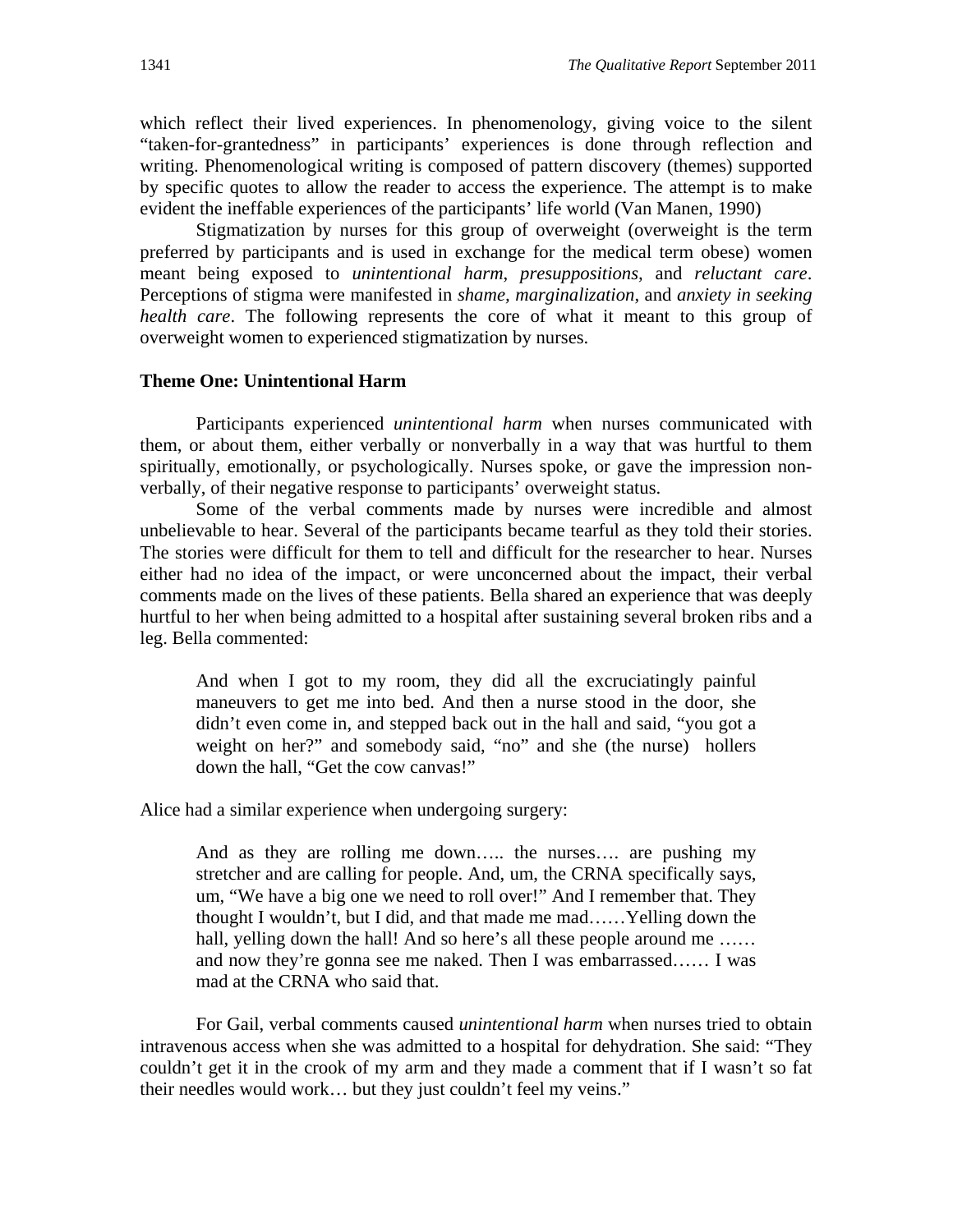*Unintentional harm* was also conveyed by non verbal communication. Participants said that the way nurses touched or looked at them conveyed stigma. Some participants perceived this as "unwillingness" by the nurse to touch their body when checking vital signs, performing intravenous procedures or hygiene care. There were many references from the participants about "looks" or the way they felt nurses were "seeing" them.

 Bella shared this statement, "And she would just look at me with *eewh*, like a something smelled face! I often get [that look] from skinny people." And "It was this nursing supervisor in particular, who came in my room, probably every other day or so... and she would wrinkle up her nose as if there was a smell in the room, when she talked to me." Alice said, "I think they look at me differently…. Because I don't look like normal or what ever their perception of normal would be." Claire said, "I just got this feeling like they were looking at me, like uh, you know, You are a horrible person, What are you doing?" This occurred when she went to a physician's office and had re-gained weight that she had previously lost.

 Other participants told of experiences of stigma where they felt the nurses were reluctant to touch them when providing care. Claire shared an encounter where she experienced unintentional harm when a nurse stigmatized her during a routine vital sign check. Claire commented:

I remember at one point there was, one of them was taking my vitals, taking my blood pressure, and she was apparently having trouble finding the pulse in my wrist. And she was just barely touching me like she couldn't stand to even be near me. And she kept telling me, "I can't find your pulse." And so I put my fingers on my wrist and say, "It's there, right there." So she would reach out and just barely touch me and say, "No, I can't find it."

## **Theme Two: Presuppositions**

Presuppositions were any assumptions that nurses made about the participant based on their appearance or weight. All participants talked about the "assumptions" made by nurses about them based on their weight. When asked what they would like a nurse to do differently, the number one response was they would like for nurses to not make assumptions about them or their behaviors. Some of the things they experienced included nurses assuming they had diabetes when they did not, assuming they did not exercise, and assuming their illnesses were related to their weight. Haley shared an experience she had in an emergency department:

This nurse came into my cubicle. I had never seen her before, never talked to her, she'd never seen me. And I happened to be holding a cup with something in it. And what was in it was some diet Coke. And she looked at me and with out asking me anything she said "You shouldn't be drinking that – you're diabetic!"

Gail shared a similar story about a medication she was taking: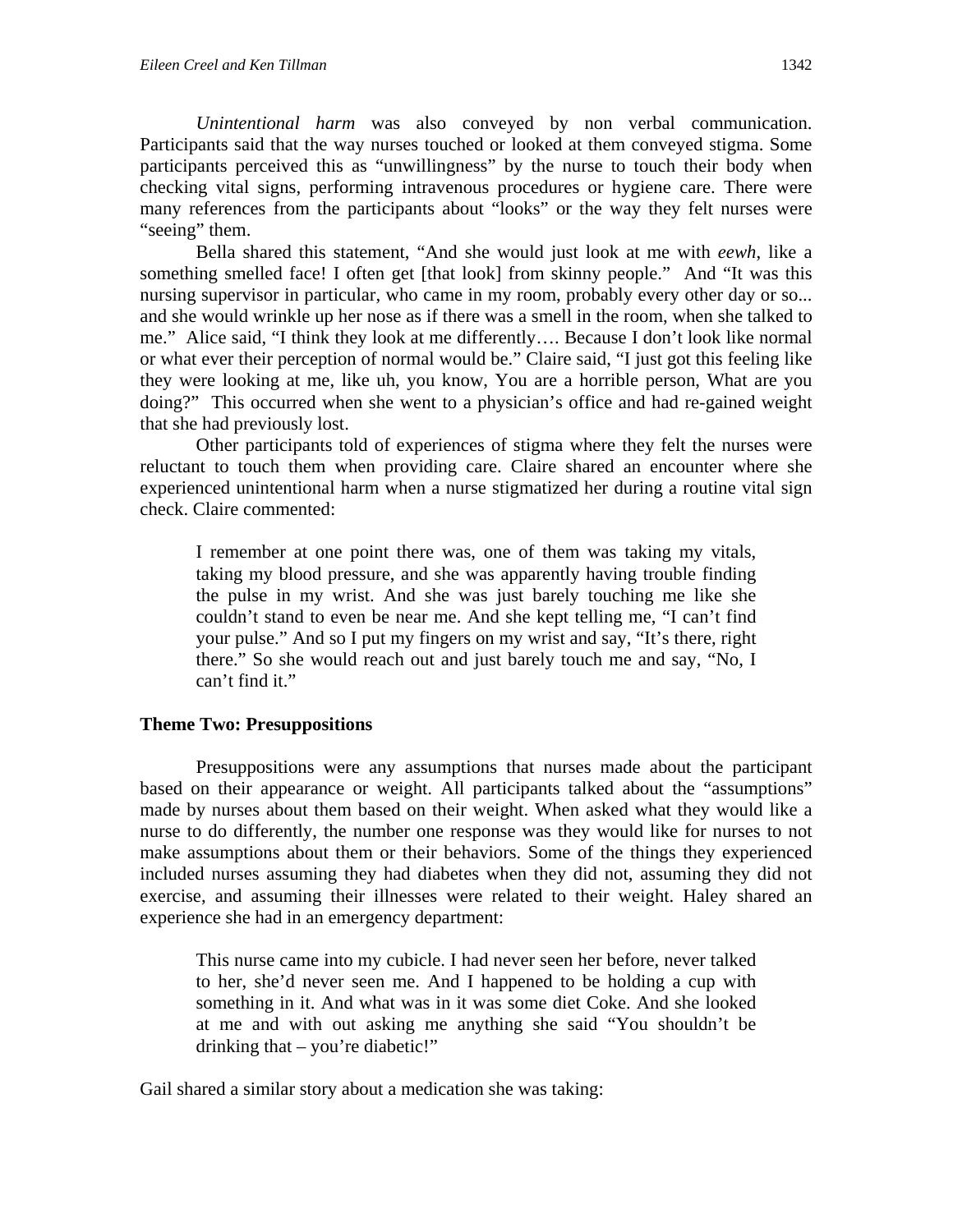I took a drug to induce ovulation… metformin. It is typically used for people that have diabetes…. I had already told three different people and they had written it down, that I took the drug and what it was for; that it was prescribed by the fertility doctor that was overseeing me in that hospital visit. They still ordered a blood sugar test because they thought that I didn't know what it was for!

 Several participants talked about their illnesses being attributed to their weight, or that because they were overweight they were assumed to be "unhealthy." Haley said, "So the assumption immediately is that this person was going to drop dead on the spot, that they are unhealthy is not necessarily accurate." Claire said, "I just don't believe my sinus infection has anything to do with the fact that I'm fat!" and "everything that hurts below the waist has got to be weight. My knees can't hurt because I hit them on the steering wheel during a car accident."

 Other assumptions included that they didn't exercise, that they were unclean, or even that they were not smart. "And they didn't ask me in the first place what my exercise habits were to begin with." (Gail) "It is the assumption that fat people aren't clean. A lot of fat people are not stupid. If nurses were willing to be open… and that is a hard, hard, one. It is so ingrained that it's a taboo to be fat." (Haley)

#### **Theme Three: Reluctant Care**

This group of overweight patients felt stigmatized when they perceived the care they received as being given reluctantly. They were made to feel as if they were "whining," that nurses had to make special accommodations or take extra effort to care for them, and that their illness was an inconvenience to the nurse. Bella said, "I felt they were very impatient with me on more than one occasion. And I am not a complainer, I'm not a whiner." Ellen said, "People are sometimes degraded when they're obese by health care providers. It's like I don't want to pick you up. I don't want to have to roll you. I don't want to have to turn you." Ellen continued with an experience where she was hospitalized for several days and requested a shower. Ellen commented:

It was well, "we don't want you to get in the shower because you might fall and we have to pick you up and we might hurt our backs." I'm like  $-I$ need a shower! But it was like. "we don't have to turn you, we don't want to have to pick you up off the floor after a shower." Basically, we don't want to do anything that is going to expose us to your excess weight!

Three themes were related to how being stigmatized by nurses was manifested in the lives, thoughts, and feelings of the participants. The three themes of s*hame, marginalization* and *anxiety in seeking health care* were an outcome of the stigma. The participants told about their lived response to perceived stigma and how this affected their health care.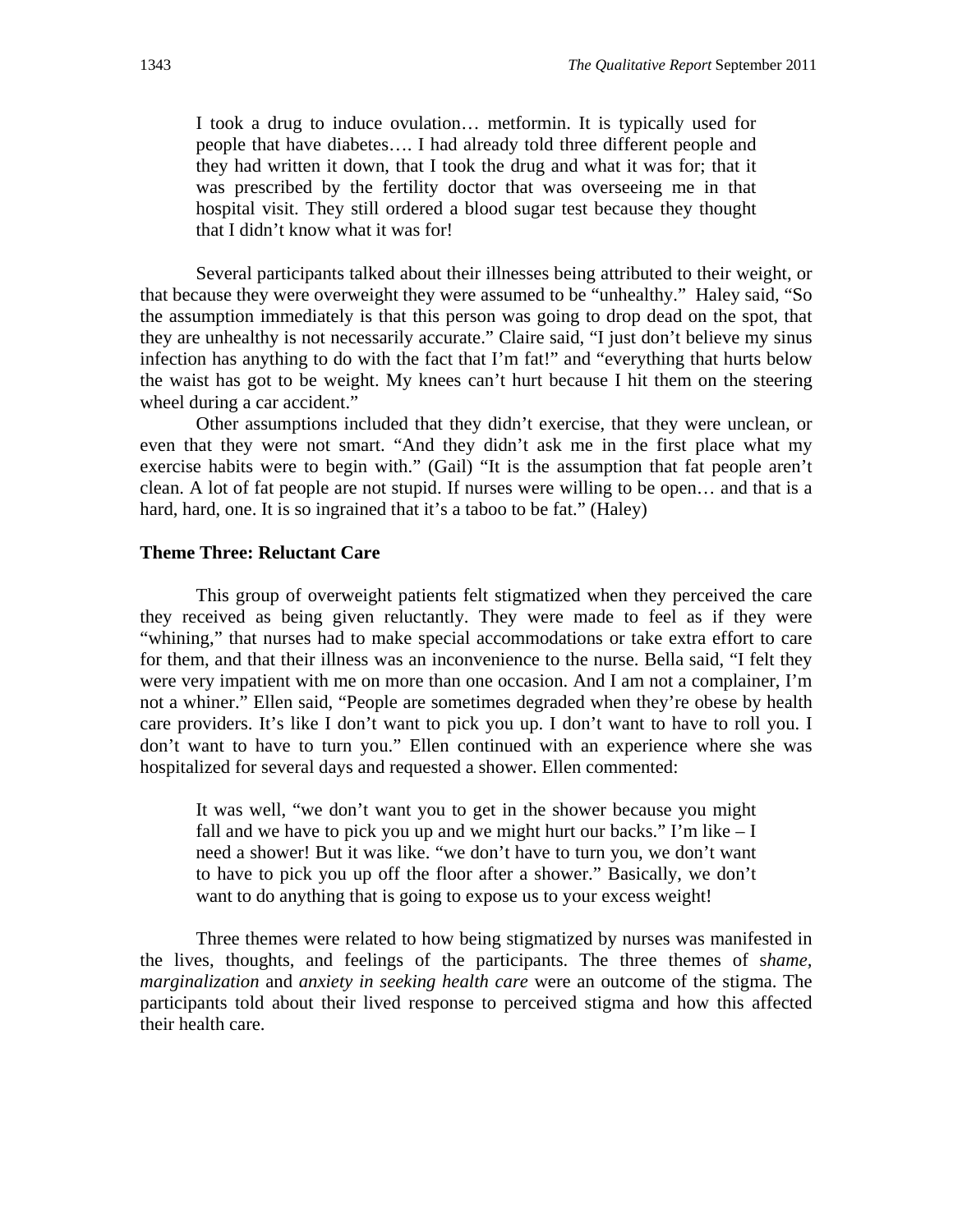#### **Theme Four: Shame**

*Shame* was expressed by the participants in a variety of ways. Some said simply that they were "ashamed," "embarrassed," or "humiliated." However, many of them used words of shame that expressed intense feelings of trauma. They felt "angry," "degraded," "defensive," "mortified," and often expressed "self-hatred," including being "sorry for being large" or that they were a "horrible person" and that their weight was "my fault."

Nurses contributed to these feelings of shame by exhibiting the same stigmatizing behaviors as seen in society in general. Alice said:

I remember the first time going in [to the hospital for surgery] and hearing them call for more help. And I remember, thinking, "I'm sorry, that I'm big. That you have to do that." I felt so bad for them.

The second time Alice went in for surgery, one nurse called out loudly for help moving Alice from the stretcher to the operating table. This time Alice "was embarrassed to see the number of people that came in" to move her. She said, "I felt ashamed after that. I was shamed that I knew what was gonna happen – because they take all your clothes off and then they flip you over – I was so embarrassed."

Claire also had a similar experience when being transferred after surgery. She said, "I was ready to crawl out of my skin I was so embarrassed and ashamed of my body at that moment. It was a mortifying experience."

Bella described her experience when the nurse called for "the cow canvas" as "humiliating." She said, "I was horrified when she called for the cow canvas. I thought I would die." Nurses caring for Fiona on a regular basis at her primary care physician's office made her feel as if "you're a horrible person," when she went in for visits and had gained back weight previously lost.

Nurses' had a profound effect on these participants' perceptions of nursing care, their bodies, and their worth in general. Fiona said, "I was just getting the feeling from them that I was worthless, somehow." Nurses' should be aware of the feelings of intense shame and self-hate that their verbal statements and non-verbal attitudes can convey to overweight patients.

## **Theme Five: Marginalization**

*Marginalization* was a result of the stigma experienced by the participants from nurses. The theme emerged as a pattern of expression of feeling being seen as different. These participants felt that they were different and not "wanted" or even "undeserving" of nurses' care and attention. Even experiences of receiving basic care contributed to participants' feelings of being marginalized. Simple procedures such as having their weight or blood pressure taken, getting into a hospital gown, or having an intravenous catheter inserted had to be adapted because of participants' size. Nurses' behavior and attitude toward doing basic care and common procedures reinforced differences and resulted in feelings of *marginalization*.

Donna actually bought her own hospital gowns to bring with her to doctor visits. She said, "I just buy my own hospital gowns at this point!" She also said, "I typically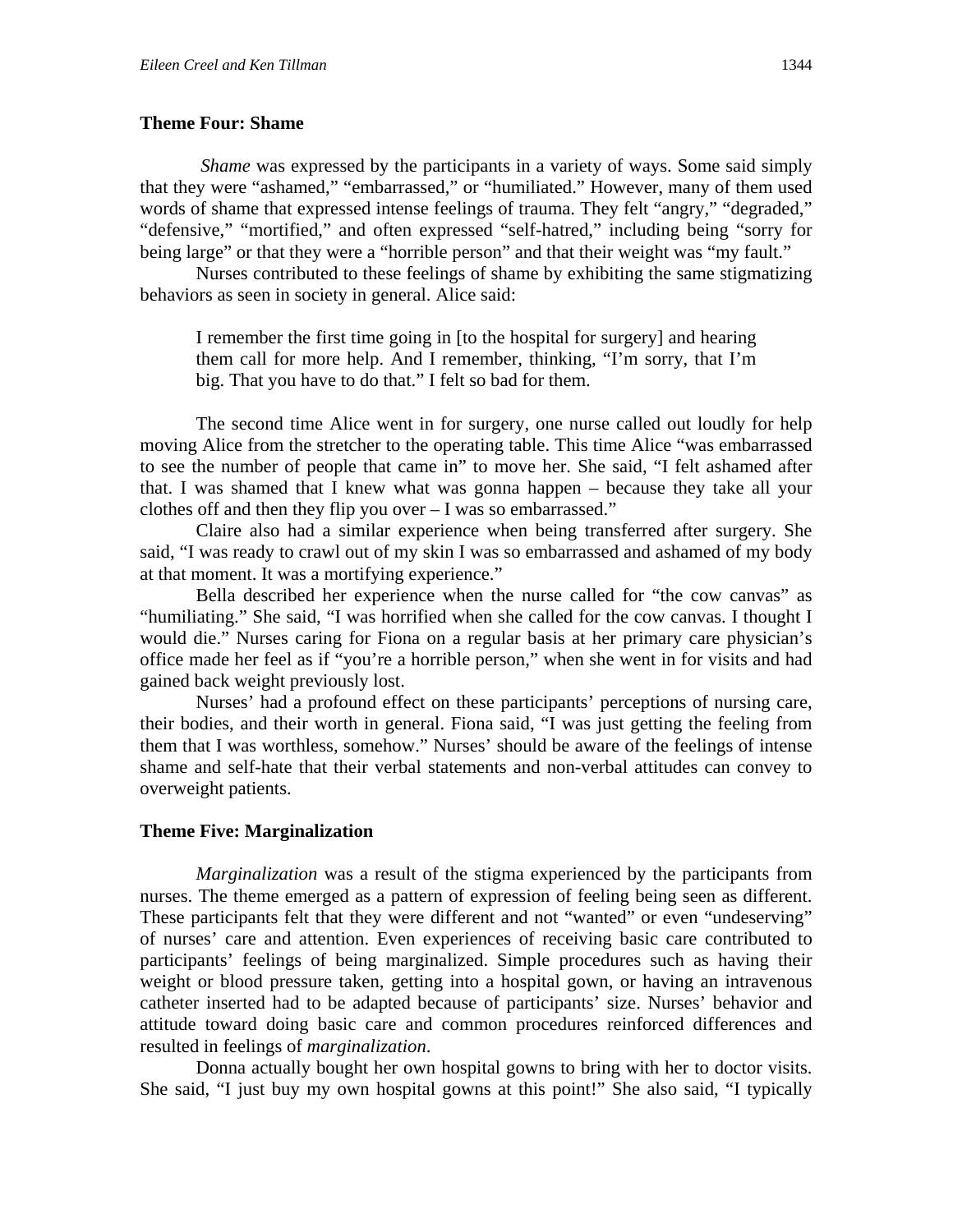have to remind nurses to use the large blood pressure cuff. The use of the appropriate size cuff is very important." If a smaller size blood pressure cuff is used, the blood pressure reading will be inaccurate. Donna also wished "doctors' offices had armless chairs in the waiting rooms. Gail had similar experiences with blood pressure monitoring:

They never know what size to use on my arm. It's always either too small or they'll use the thigh cuff. I ask them to use the adult large cuff and they don't a lot of time. They don't like that I'm requesting a specific size.

 Being weighed was an ongoing problem. Participants experienced problems with scales that were inaccurate, scales that could not meet their weight requirements, and nurses who pointed out the "difference" between the participants and other "normal" sized patients. Alice told how nurses would say, "We have to go get the big scale. Well, why say the 'big scale?' How about let's just say we're gonna go get a scale." Or "I have to go get a big girl gown." Her point was that all patients needed to be weighed and to have a gown. It was insensitive and marginalizing for the nurses to consistently point out that the participant needed a "special" gown or scale.

Additionally, *marginalization* was described as the participant feeling "ostracized" or even questioning their care. Gail said, "I question whether or not I'm getting the same quality of health care as somebody who is not fat, because they don't see me as deserving the same quality of health care."

#### **Theme Six: Anxiety in Seeking Health Care**

The final theme that resulted from stigmatization of overweight patients by nurses was *anxiety in seeking health care.* Not surprisingly, the participants were very anxious when they needed to be seen in a physician's office or if they had to be admitted to a hospital for a more serious illness event. Ellen said:

I try to stay away from hospitals! It definitely does make you less likely to seek health care. I mean there is no question about that because if you're gonna be sick and then you're gonna be treated like crap when you get there.

Donna has a degenerating muscle condition and said, "It was extremely stressful and extremely frightening to go out of my comfort zone knowing I was going to have to see medical providers. I waited a long time to seek treatment." Clair only went in when "I had to go." She would "talk to friends or family" and "just avoided going to see them unless I had to."

Especially anxiety provoking was when the participants needed to see a new health care provider. Gail said:

It's a big deal. I avoid it [seeing any new health care providers]. My husband and I just moved about 4 hours from where we lived for 10 years and I still see the allergy doctor four hours away to avoid starting over with a new doctor.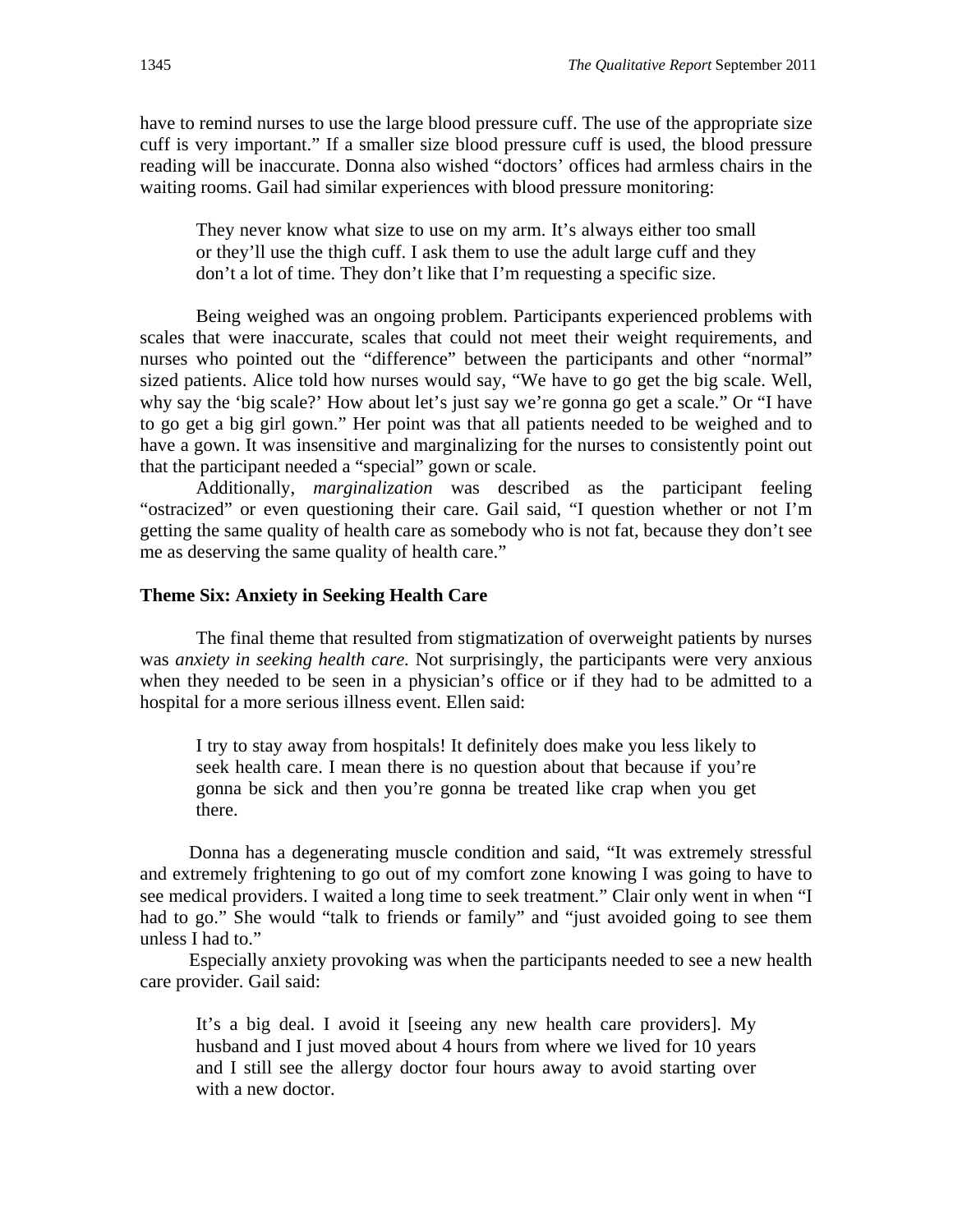Past stigmatization creates an environment of anxiety even when the participants were visiting a health care provider they had seen before. Gail said:

Even a doctor that I know, if he's just been to some training on weight loss, it may be the day he decides to talk to me about it. Or he may have a new nurse, and all these things play out in my mind.

 These findings represent the collective voice of eight overweight women who have experienced being stigmatized by nurses. Their voices, now heard, add knowledge to our definition of stigma and to the knowledge of care of the overweight patient.

#### **Discussion**

It is important to remember that the primary findings of this research are that due to their perceptions of being stigmatized by nurses the participants felt their self worth and health care were affected. Themes that emerged in this study from participant experiences support the findings of previous researchers who have found nurses have the same bias towards obese patients that our society has towards obese people (Brown, 2006; Puhl & Heuer, 2009; Rogge et al., 2004). The participants' perceptions of *presuppositions* made by nurses included the following: obese persons were unhealthy, "not smart," sedentary, and unclean. All sorts of illnesses were attributed to their weight – even illness that had no link to their weight or had an overt alternative explanation. These assumptions echoed previous research findings and the attribution theory components, in that the participants had impressions and expectations formed about them based on their appearance (Merrill & Grassley, 2008; Puhl & Brownell, 2003; Wang et al., 2004).

In addition, participants in this study reported this bias as harmful and resulting in what they felt was care reluctantly or grudgingly provided to them. The hurt experienced by participants was of an existential and spiritual nature. It was difficult for them to relate the hurtful comments, looks, and touches they had overheard or that had been spoken directly to them. Merrill and Grassley (2008) found a related theme when interviewing women about their experiences with health care providers, that their participants felt they were treated as "not quite human."

Harvey (1999) explains unintentional harm as one component of civil oppression. This is psychological harm imposed on the socially undesirable by the socially desirable. Because participants had the socially undesirable trait of obesity, it was seen to be perfectly acceptable for their nurses to say hurtful things or behave in a hurtful manner towards them. In these narratives the nurses were perhaps behaving in a way that would not have occurred to them to behave to another person. Could the nurses' behavior be because the obese patient is "deserving" of this care based on our society's view that obesity is sinful and caused by the individual? This could be part of the phenomenon whereby society attributes the overweight with being responsible for their condition and therefore deserving of disregard of common courtesy (Rogge et al., 2004).

The reluctant care provided by some nurses was rationalized by the nurse's telling the patient that their weight or their care could by physically harmful to the nurse. This is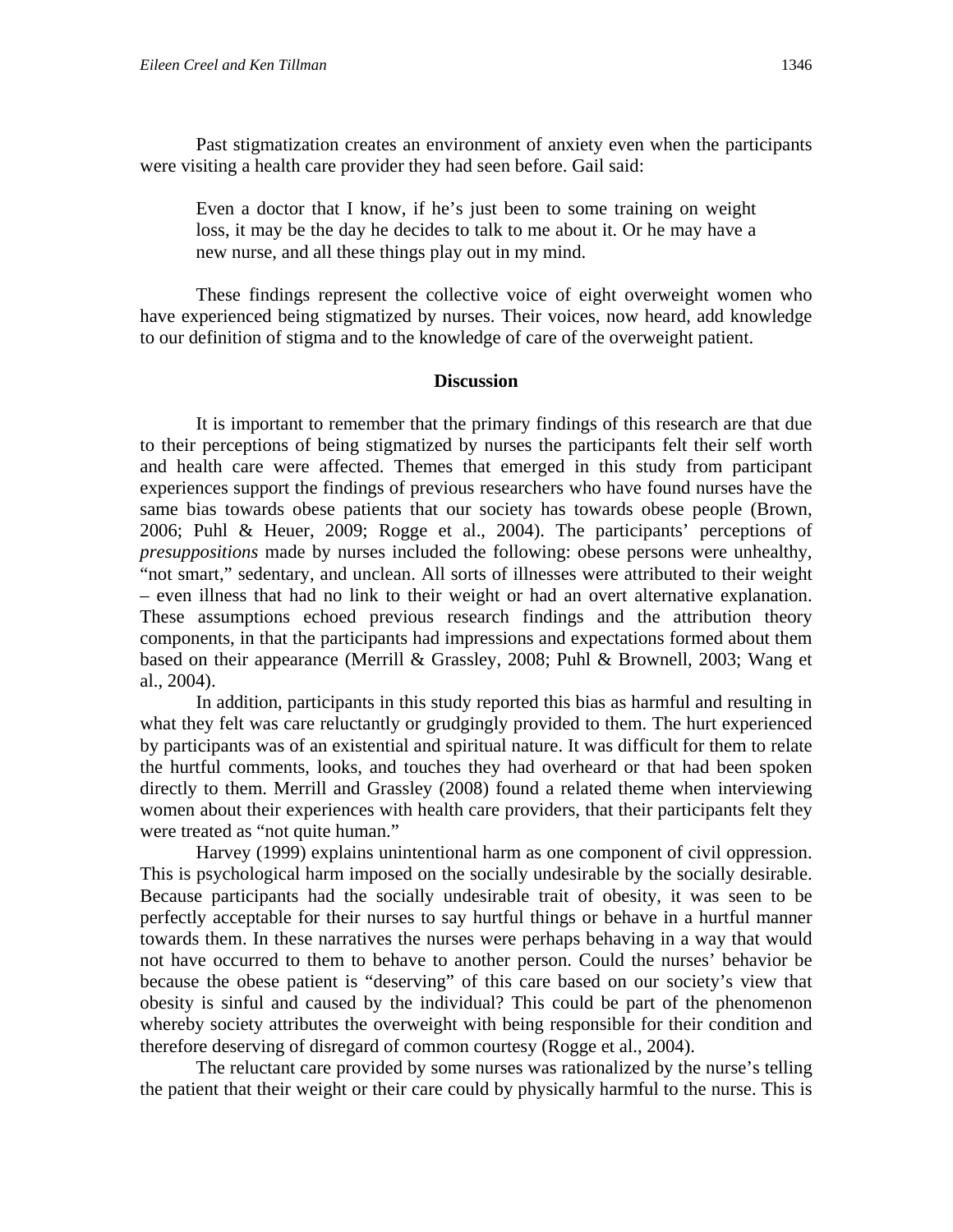similar to the findings of Zuzelo and Seminara (2006), who found that nurses were concerned about their personal safety when caring for obese patients.

 Additionally, the findings of *shame* and *marginalization* may be compared to Puhl et al. (2008) who reported participants internalized and identified beliefs of self-blame for their obesity. Again, Merrill and Grassley (2008) identified participants "struggled to fit in" to the space and equipment provided at clinics and offices of health care providers. However, no studies reported specifically about nursing care where patients felt marginalized due to the frequent designation as "different" either as a result of nurses pointing out the need to use special "big" equipment, procedures, and gowns. It went so far with one of the participants in this study, that she felt the need to bring her own hospital gowns with her to office visits or to hospital admissions! The act of receiving even the most basic of care, such as having vital signs or weight taken, often resulted in feelings of stigma. Nursing has as a fundamental goal the provision of non-judgmental holistic care to all patients regardless of size (Fowler, 2008). In order to fulfill this professional charge nurses must ensure that all patients feel included and are not marginalized by comments and behaviors that cause them to feel singled out as different.

Finally, this sample of overweight patients also clearly reflected previous researchers' findings that obese patients may delay or avoid health care due to fear of being stigmatized (Drury & Louis, 2002; Merrill & Grassley, 2008; Wee et al., 2000). The participants in this study went out of their way to maintain contact with health care providers who were "fat accepting," even traveling great distances. But even that did not alleviate their anxiety, as a new nurse may have taken the place of the nurse they were familiar with from past visits. Health care concerns that required visiting a new provider or hospital was the most anxiety provoking, often resulting in the participant going in "on the defensive." A behavior not favorable to creating a therapeutic nurse-patient relationship!

#### **Limitation of the study**

Factors that may have limited this study include the ability of participants to articulate their experiences of stigma. Several of the interviews were conducted via the phone. This did allow for a geographically diverse group of participants, but may have impacted their ability to be "open" and relate to the researcher. Conversely, it allowed for a measure of anonymity and allowed the participant to express hurtful and deeply personal findings in the safety of being unseen. The researchers' previous knowledge, assumptions, and experiences may have influenced their ability to find meaning from collected data. Both researchers have experience in qualitative methodology and health care, and data were viewed from within the context of their experiences. The findings from this study were produced by the researchers' use of interpretive phenomenology; other approaches may have yielded different results. Finally, the sample was a homogenous group of well-educated females, and findings are not necessarily generalizable to all overweight people.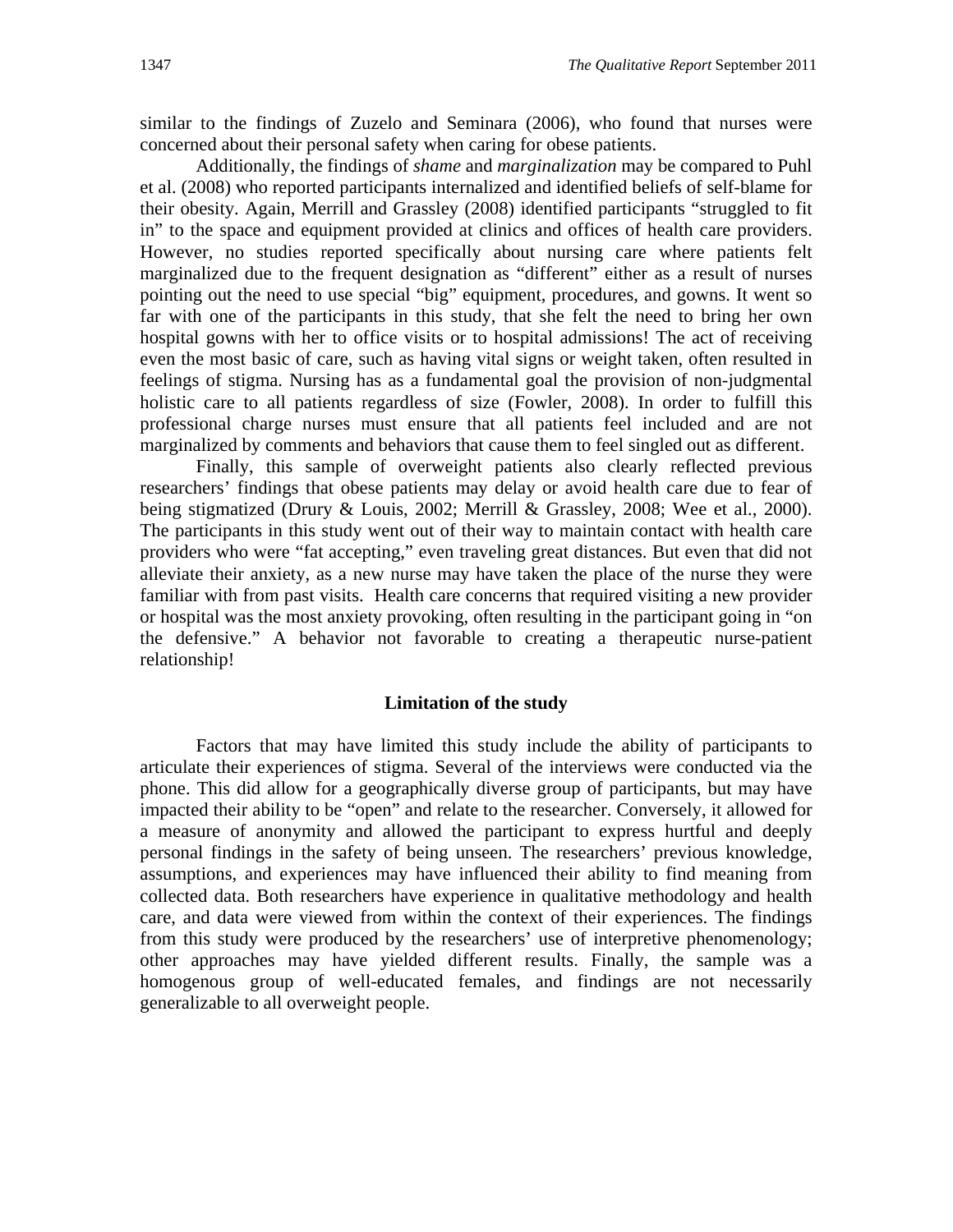#### **Conclusions**

This study was conducted to understand the lived experience of stigmatization from the voices of overweight patients. The findings are relevant for the body of knowledge of nursing related to care of the growing portion of our population who are overweight. Consciousness raising related to the provision of nursing care for overweight patients needs to be done among nurses, as the participants in this study reported having experienced adverse consequences in relation to being stigmatized. In addition, programs of nursing education should examine curricula for inclusion of weight appropriate care at all levels of education and classes should not be limited only to the study of health risks, but should include teachings of care of the overweight patient from an individual, humanto-human perspective.

 Finally, funding for continued research into the effects of stigma for overweight patients, as with all marginalized persons, should be considered since this segment of the population continues to escalate. As this segment of the population increases, research funding needs to keep pace with changing needs of our changing population.

The experience of stigmatization of overweight patients by nurses was revealed with the themes identified through phenomenological reflection: (a) *unintentional harm,*  (b) *presuppositions,* (c) *reluctant care,* (d) *shame,* (e) *marginalization,* and (f) *anxiety in seeking health care.* Much of what was discovered is supported by the conceptual literature; however, within nursing research differences can be found. This study supports the premise that when overweight patients are stigmatized by their nurses based on weight, it negatively impacts their current health care and future access to health care.

In general, this study reveals how caring, or the lack of caring, by nurses is perceived and interpreted by patients. In this study, the patients were all overweight and felt stigmatized by a nurse because of their body size. The stigmatizing or non-caring behaviors of nurses were conveyed to patients through verbal and non-verbal actions. The actions of nurses form the basis of the nurse-patient relationship, which ideally should be transformational and healing. Perhaps Watson (2007) best described this type of nursepatient relationship by writing,

The nurse seeks to recognize, accurately detect, and connect with…another through genuine presencing and being centered in the caring moment; actions, words, behaviors, cognition, body language, feelings, intuition, thought, senses, the energy field, and so on, all contribute to transpersonal caring connection. The nurse's ability to connect with another at this transpersonal spirit-to-spirit level is translated via movements, gestures, facial expressions, procedures, information, touch, sound, verbal expressions and other scientific, technical, aesthetic, and human means of communication, into nursing human art/acts or intentional caring-healing modalities. (p. 7)

Although this study focused on the meaning of stigmatization of overweight patients by nurses, hopefully the knowledge gained will be utilized to improve nursing care of not only overweight patients, but all patients nurses may encounter. Perhaps nurses can reflect upon and learn from the experiences and perceptions of the overweight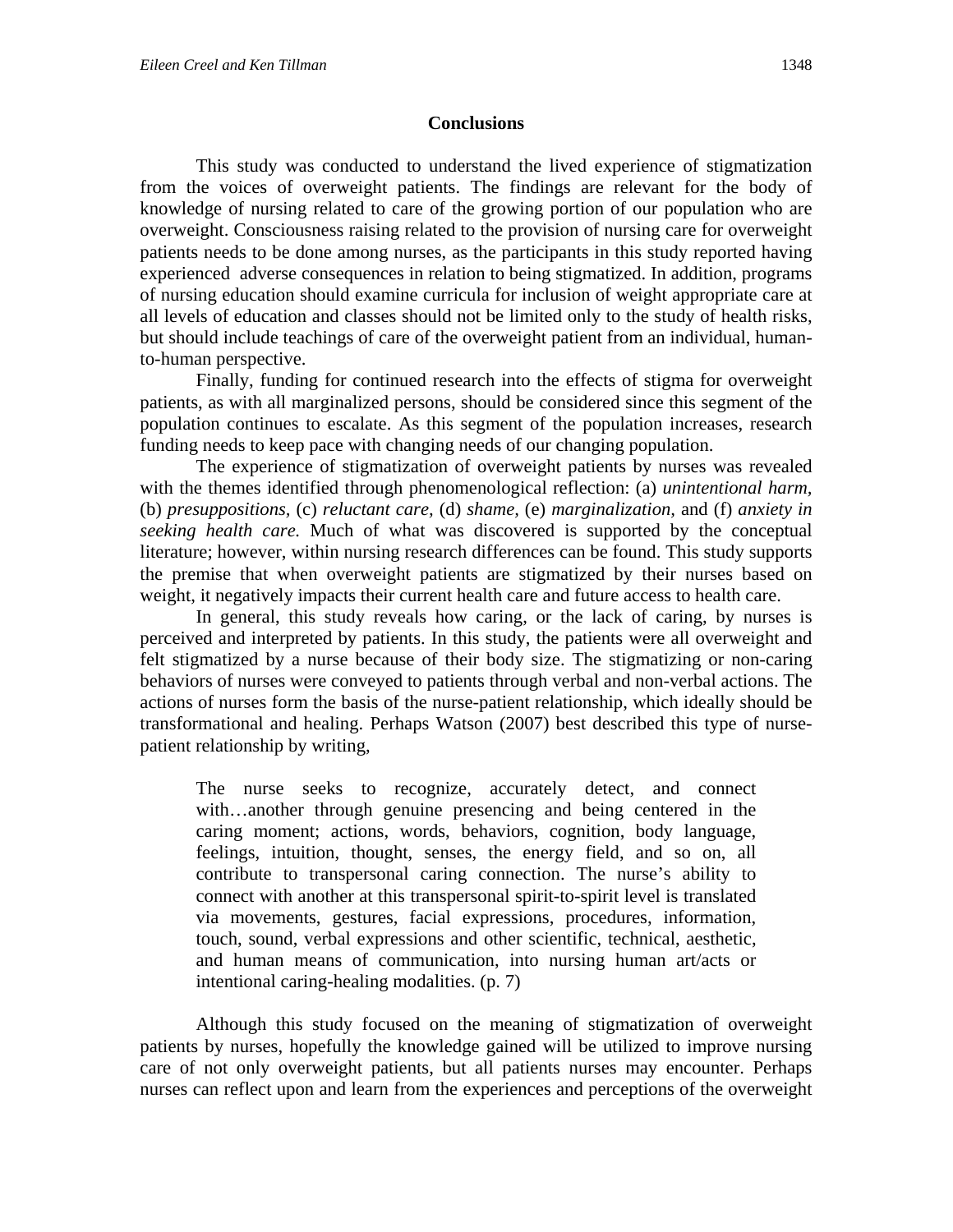patients in this study, and move toward a model of practice in which they provide nonjudgmental, transformational, and healing nursing care. It is the sincere hope of the researchers that nurses may hear the voices of these participants and realize how their words, actions, and gestures can be destructive and hurtful devices or how instead, they can use the same encounters as therapeutic tools in the nurse-patient relationship.

#### **References**

- Brown, I. (2006). Nurses' attitudes towards adult patients who are obese: Literature review. *Journal of Advanced Nursing*, *53*(2), 221-232.
- Brownell, K. D., & Puhl, R. (2003). Stigma and discrimination in weight management and obesity. *The Permanente Journal*, *7*(3), 21-23.
- Centers for Disease Control and Prevention. (2009a). *Healthy youth: Childhood obesity*. Retrieved from http://www.cdc.gov/HealthyYouth/obesity/
- Centers for Disease Control and Prevention. (2009b, March 3). *U.S. obesity trends: Trends by state 1985-2009*. Retrieved from http://www.cdc.gov/obesity/data/trends.html
- Drury, C. A. A., & Louis, M. (2002). Exploring the association between body weight, stigma of obesity, and healthcare avoidance. *Journal of the American Academy of Nurse Practitioners*, *14*(12), 554-561.
- Fowler, M. D. M. (2008). *Guide to the code of ethics for nurses: Interpretation and application*. Washington, D.C.: American Nurses Association.
- Harvey, J. (1999). *Civilized Oppression.* Lanham, MD: Bowman & Littlefield.
- Heidegger, M. (1996). *Being and time.* (J. Stambaugh, Trans.). Albany, NY: State University of New York Press.
- Leonard, V. W. (1994). A Heideggerian phenomenological perspective on the concept of person. In P. Benner (Ed.), *Interpretive phenomenology: Embodiment, caring, and ethics in health and illness.* (pp. 43-62). Thousand Oaks, CA: Sage Publications.
- Maxwell, J. A. (1992). Understanding and validity in qualitative research. *Harvard Educational Review, 62*(3), 279-301.
- Merrill, E., & Grassley, J. (2008). Women's stories of their experiences as overweight patients. *Journal of Advanced Nursing, 64*(2), 139-146.
- Miles, M. B., & Huberman, A. M. (1994). *Qualitative data analysis.* Thousand Oaks, CA: Sage Publications.
- Munhall, P. (1998). Qualitative research. In P. J. Brink & M. J. Wood (Eds.), *Advanced design in nursing research* (pp. 335-355). Thousand Oaks, CA: SAGE Publications.
- Puhl, R. M., Andreyeva, T., & Brownell, K. D. (2008). Perceptions of weight discrimination: Prevalence and comparison to race and gender discrimination in America*. International Journal of Obesity, 32*(6), 992-1000.
- Puhl, R. M., & Brownell, K. D. (2003). Psychosocial origins of obesity stigma: Toward changing a powerful and pervasive bias. *The International Association for the Study of Obesity. Obesity Reviews*, *4*, 212-227.
- Puhl, R. M., & Heuer, C. A. (2009). The stigma of obesity: A review and update. *Obesity*, *17*(5), 941-964.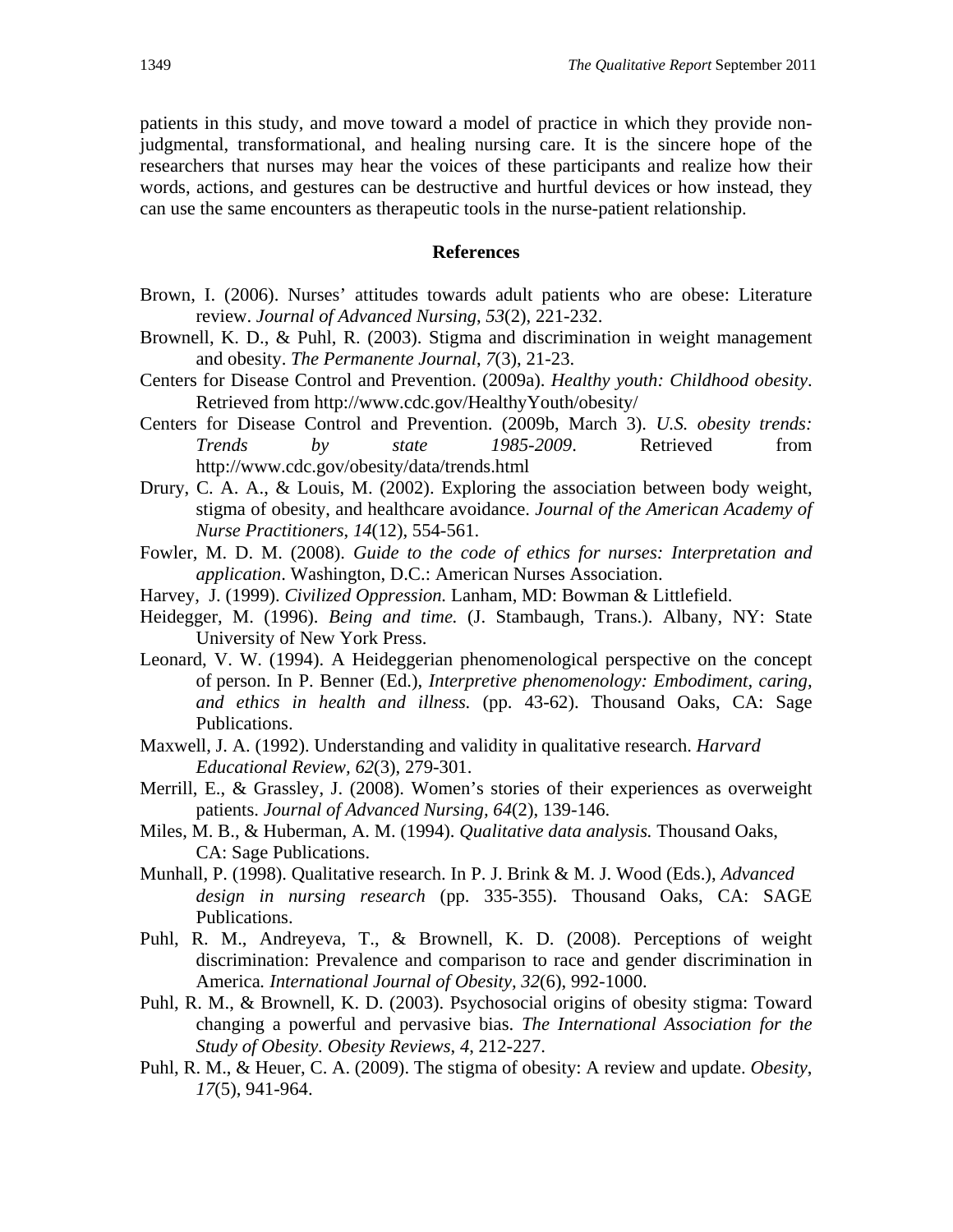- Puhl, R. M., Moss-Racusin, C. A., Schwartz, M. B., & Brownell, K. D. (2008). Weight stigmatization and bias reduction: Perspectives of overweight and obese adults. *Health Education Research, 23*(2), 347-358.
- Rogge, M. M., Greenwald, M., & Golden, A. (2004). Obesity, stigma, and civilized oppression. *Advances in Nursing Science, 27*(4), 301-315.
- Van Manen, M. (1990). *Researching lived experience: Human science for an action sensitive pedagogy*. Albany, NY: State University of New York Press.
- Wainwright, P., & Gallagher, A. (2008, July). *Towards a conceptual framework for dignity in nursing care*. Paper presented at the Nursing Ethics and Health Care Policy Conference, Yale University School of Nursing Center for International Nursing Scholarship and Education, New Haven, Connecticut. Retrieved from http://nursing.yale.edu/Centers/International/EthicsConference/docs/48\_Wainwrig ht.doc
- Wang, S. S., Brownell, K. D., & Wadden, T. A. (2004). The influence of the stigma of obesity on overweight individuals. *International Journal of Obesity*, *28*, 1333- 1337.
- Watson, J. (2007). *Transpersonal caring and the caring moment defined*. Retrieved from http://www.ucdenver.edu/academics/colleges/nursing/caring/humancaring/Pages/ TranspersonalCaringandtheCaringMomentDefined.aspx
- Wee, C. C., McCarthy, E. P., Davis, R. B., & Phillips, R. S. (2000). Screening for cervical and breast cancer: Is obesity an unrecognized barrier to preventive care? *Annals of Internal Medicine*, *132*(9), 697-704.
- Zuzelo, P. R., & Seminara, P. (2006). Influence of registered nurses' attitudes toward bariatric patients on educational programming effectiveness. *The Journal of Continuing Education in Nursing*, *37*(2), 65-73.

#### **Author Note**

 Eileen Creel RN DNS, received a Bachelor's Degree in Nursing from Southeastern Louisiana University in 1984, a Masters in Nursing from Louisiana State University Medical Center in 1991, and a Doctorate of Nursing from Louisiana State University Health Sciences Center in 2006. Dr. Creel's research interests include spirituality, spiritual nursing care, terminal and chronic illness, stigma, and obesity using qualitative methods. Dr. Creel's clinical experience includes nursing management, clinical nurse specialist, and staff nursing at Children's Hospital in New Orleans from 1986 until 2002 in Pediatric Intensive Care and Neonatal Intensive Care, as well as current Hospice Care nursing. She is currently an Assistant Professor of Nursing at Southeastern Louisiana University, where she has taught for the past fifteen years. Correspondence regarding this article can be addressed to Dr. Eileen Creel at E-mail: ecreel@selu.edu

Ken Tillman RN PhD, is currently an Assistant Professor at Southeastern Louisiana University School of Nursing. He holds a BSN degree from the University of South Alabama, an MSN degree from The University of Texas Health Sciences Center at Houston, and a Ph.D. in adult education from Louisiana State University. He has been a registered nurse since 1984, and has held a variety of clinical, administrative and teaching